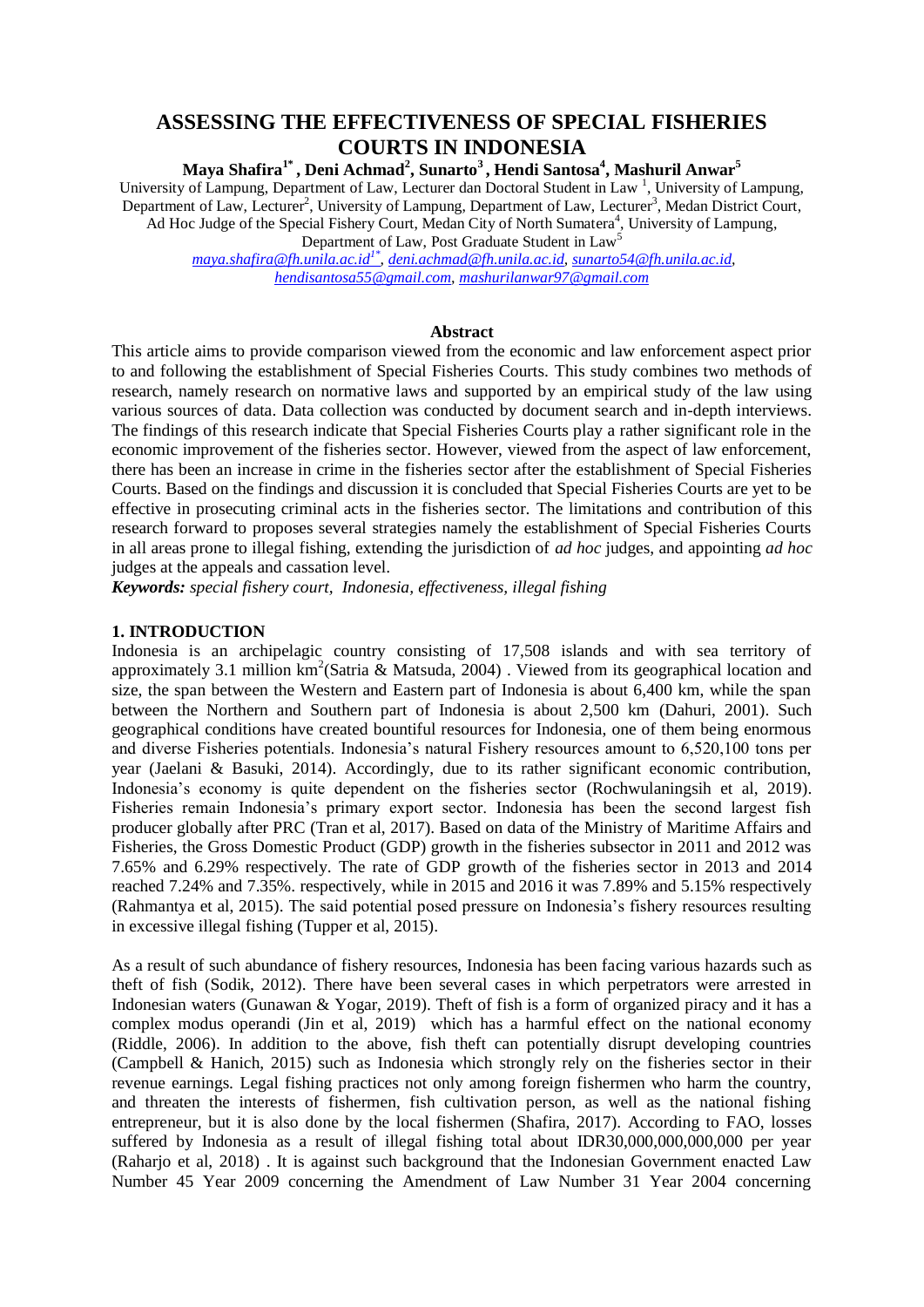Fisheries. Law Number 31 Year 2004 has not been able to fully accommodate developments in the area of science and technology (Situmorang, 2016) or requirements for legal services in the context of the management and exploitation of fishery resources. Law Number 45 Year 2009 provides for the criminal law procedure as well as criminal acts in the fisheries sector (Supramono, 2012). In addition to the above, Law Number 45 Year 2009 mandates the establishment of Fisheries Courts. Fisheries Courts have the jurisdiction to examine, adjudicate and issue verdicts in fisheries related criminal cases. The first Fisheries Courts were set up in 2007 at the District Courts of North Jakarta, Medan, Pontianak, Bitung and Tual respectively. Subsequently, in 2010 Fisheries Courts were established at the District Court of Tanjung Pinang and Ranai. Most recently, in 2014 Fisheries Courts were established at the District Court of Ambon, Sorong and Merauke respectively, making it the total of ten Fisheries Court in Indonesia to date.

Criminal acts involving fish theft require firm action as they can lead to the exploitation of fishery resources, and at the same time they can potential pose a threat on Indonesia's sovereignty at sea (Tarigan, 2018). Special Fisheries Courts play an highly important role in enhancing the effectiveness of criminal law enforcement in the fisheries sector. In principle, the provisions of Article 71A of Law Number 45 Year 2009 concerning Fisheries provide that Special Fisheries Courts have the jurisdiction to examine, adjudicate and issue verdicts in criminal acts in the fisheries sector perpetrated within Indonesia's fisheries management territory. Under the provision of Article 2 of Minister of Maritime Affairs and Fisheries Regulation Number 18 Year 2014, the fisheries management territory of the State of the Republic of Indonesia (hereinafter briefly referred to as *WPPNRI*) is divided into eleven areas namely as follows:

- 1. *WPPNRI* 571 which includes the waters of the Strait of Malacca and Andaman Sea;
- 2. *WPPNRI* 572 which includes the waters of the Indian Ocean and the Western Part of Sumatra and the Sunda Strait;
- 3. *WPPNRI* 573 which includes the waters of the Indian Ocean and the southern part of Java up to the Southern part of Nusa Tenggara, the Sea of Sawu and the Western part of the Timor Sea;
- 4. *WPPNRI* 711 which includes the waters of the Karimata Strait, Natuna Sea, and South China Sea;
- 5. *WPPNRI 7*12 which includes the waters of Java Sea;
- 6. *WPPNRI* 713 which includes the waters of Makassar Strait, Bone Gulf, Flores Sea, and Bali Sea;
- *7. WPPNRI 714* which includes the waters of Tolo Bay and Banda Sea;
- 8. *WPPNRI* 715 which includes the waters of Tomini Strait, Maluku Sea, Halmahera Sea, Seram Sea and Berau Strait;
- 9. *WPPNRI* 716 which includes the waters of Sulawesi Sea and the Northern part of Halmahera Island;
- 10. *WPPNRI* 717 which includes the waters of Cendrawasih Bay and the Pacific Ocean;
- 11. *WPPNRI* 718 which includes the waters of Aru Sea, Arafuru Sea and the Eastern part of Timor Sea.

Furthermore, Special Fisheries Courts are established only at the first instance level (District Court). Consequently, criminal acts fisheries related which are appealed at the high court or cassation level are not adjudicated by *ad hoc* judges who possess special competencies in the area of fisheries. The aim of this study is to assess the effectiveness of Special Fisheries Courts with a comparative approach from the economic and fisheries law enforcement perspective, prior to and following the establishment of Special Fisheries Courts.

### **2. LITERATURE REVIEW AND HYPOTHESIS DEVELOPMENT**

### **2.1 Special Court**

The idea of establishing a special court was particularly developed in the post-reform era, especially to fulfill the increasingly complex demands of development for justice in society. At the end of the New Order era, a special court was formed, namely the Court Children based on Law no. 3 of 1997. After the reform, decentralization of government and diversification of the power functions of developing countries coincided with the liberalization movement and democratization in all areas of life. Therefore, the judiciary is special more and more established by the Government. In 1998, with Perpu No. 1 of 1998 which then passed into Law no. 4 In 1998, we established the first Commercial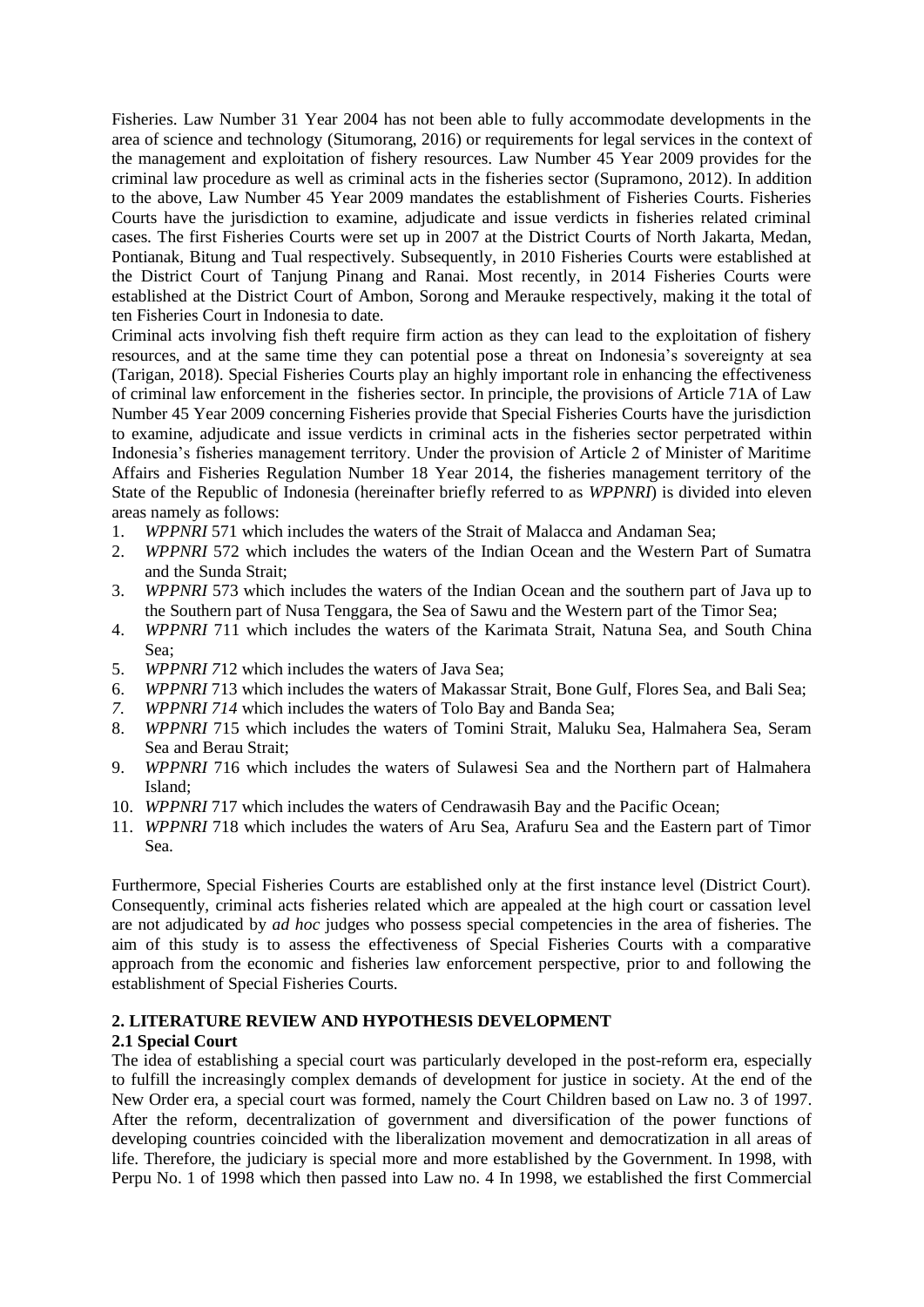Court time. Furthermore, in 2000 and 2002, we established the Human Rights Court (HAM) with Law no. 26 of 2000, and the Corruption Crime Court (TIPIKOR) by Law No. 30 of 2002. Also, we have also formed an Industrial Relations Dispute Settlement Court based on Law no. 2 of 2004, and the Fisheries Court based on Law no. 31 of 2004, and many others. Until now, there are more than 10 special courts kinds, namely:

- 1) Juvenile Court (in the field of criminal law);
- 2) Commercial Court (civil law sector);
- 3) Human Rights Court (in the field of criminal law);
- 4) TIPIKOR Court (in the field of criminal law);
- 5) Industrial Relations Court (civil law sector);
- 6) Fisheries Court (criminal law sector);
- 7) Tax Court (field of state administration law);
- 8) Shipping Court (civil law sector);
- 9) Syar'iyah Court in Aceh (field of Islamic religious law);
- 10) Customary Courts in Papua (execution of decisions related to general courts); and
- 11) Ticket Court

In fact, every time there are always new ideas to form a special court others which are generally intended to make law enforcement efforts more effective in certain fields, such as in the forestry sector, and so on. Therefore, when there was a need to enact a new forestry law, and an idea emerged to establish a forestry court in the draft law discussed in the Council People's Representative. Initiatives for ideas like this sometimes come from members of the DPR, but sometimes it comes from the Government itself which is often not based on the results of an integrated study, mainly due to weak coordination among government agencies themselves. That is why new forms of special court continue to grow and increase the numbers in Indonesia's post-reform justice system.

#### **2.2 The Position Of The Fishery Court In Completing Criminal Actions Of Fishery**

Law Number 49 Year 2009 Concerning the Second Amendment to Law Number 2 Year 1986 Concerning Public Courts, Article 1 point 1 states: The court is a district court and a high court within the general court. Article 1 point 2: Judges are judges at district courts and judges at high courts. Article 1 point 5: Special Court is a court which has the authority to examine, hear and decide on certain cases which can only be formed in one of the jurisdictions of a judicial body that is under the Supreme Court which is regulated by law. Article 1 point 6: Ad hoc judges are judges of a temporary nature who have expertise and experience in certain fields to examine, hear and decide a case whose appointment is regulated by law.

Article 8 paragraph:

- (1)Within the general court, a special court which is regulated by law can be established.
- (2)In a special court, an ad hoc judge may be appointed to examine, hear and decide cases, which require expertise and experience in certain fields and within a certain period.
- (3)Provisions regarding the terms and procedures for the appointment and dismissal as well as allowances for ad hoc judges are regulated in statutory regulations.

Elucidation of Article 8 paragraph (1): What is meant by "special court is held" is the differentiation/ specialization in the general court where special courts can be formed, for example juvenile courts, commercial courts, human rights courts, corruption courts, relations courts. industrial, fishery court located within the general court, meanwhile what is meant by "regulated by law" is the structure, powers and the law of the procedure. Elucidation of Article 8 paragraph (2): What is meant by "within a certain period" is a temporary nature by the provisions of laws and regulations. The purpose of appointing ad hoc judges is to assist the settlement of cases requiring special expertise, for example banking crimes, tax crimes, corruption, children, industrial relations disputes, telematics (cyber crime).

Article 14B paragraph:

(1) To be appointed as an ad hoc judge, a person must meet the requirements as intended in Article 14 paragraph (1) except letter d, letter e, and letter h.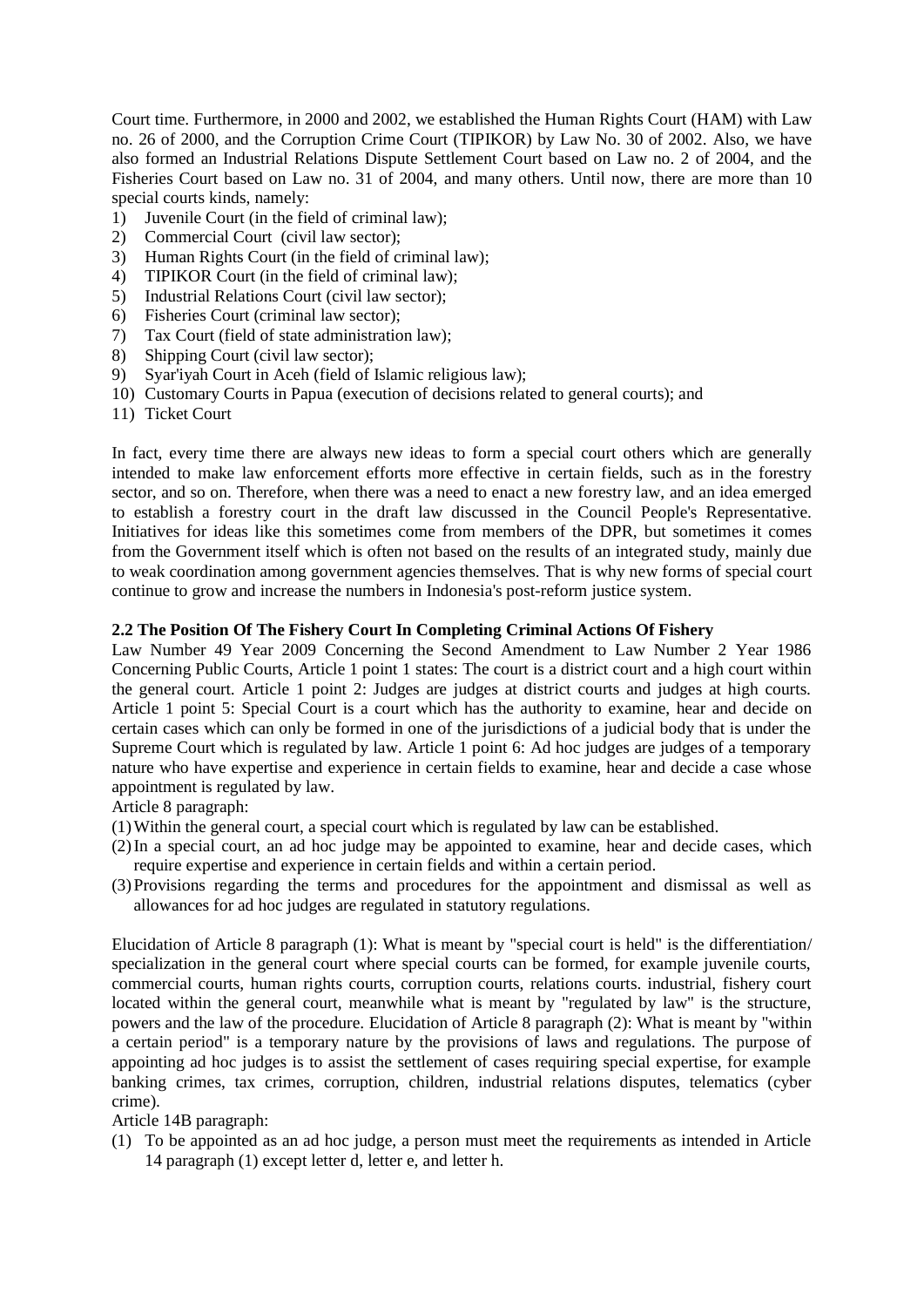- (2) Apart from the requirements as intended in (1) to be appointed as an ad hoc judge, a person is prohibited from concurrently serving as an entrepreneur as referred to in Article 18 paragraph (1) letter c unless the law stipulates otherwise.
- (3) The procedure for implementing the provisions as intended in paragraph (1) shall be regulated in statutory regulations.

Law Number 45 of 2009 concerning Amendments to Law Number 31 of 2004 concerning Fisheries, Article 71 paragraph:

- (1) With this Law a fishery court is established which has the authority to examine, try and decide criminal acts in the fishery sector.
- (2) The fishery court as meant in paragraph (1) is a special court within the general court.
- (3) Fishery courts as referred to in paragraph (1) will be established at the North Jakarta, Medan, Pontianak, Bitung, and Tual District Courts.
- (4) The fishery court as meant in paragraph (1) is domiciled at a district court.
- (5) The establishment of a fishery court is then carried out in stages according to the needs stipulated by a Presidential Decree.

Article 71A: The fisheries court has the authority to examine, try and decide criminal cases in the fisheries sector that occur in the fisheries management area of the Republic of Indonesia, whether committed by Indonesian citizens or foreign nationals. As an archipelago, Indonesia is also a maritime country because it has a vast ocean. As a maritime nation, our nation is no stranger to the oceans and since ancient times, the Indonesian nation has been known as a seafaring nation. With the vast oceans we can use the oceans to achieve the prosperity of the country. By looking at this situation, it appears that the ocean is a field that can still accommodate various jobs related to the sea. Everyone can do work at sea as long as they have the knowledge, education, experience and skills and will that is in them. As a meritim country, we will continue to increase development in the sea, under the motto "jales viva jaya mahe" (Supramono, 2011).

### **3. RESEARCH METHODOLOGY**

This research is a study that combines two types of research, namely the normative legal research and supported by empirical legal research. Data used in this research was collected during the period 2005 through 2019. Data collection was conducted by document search and in-depth interviews (Murni, 2017). Document search is a research strategy which relies on data collected directly (firsthand) or available data, as well as indirect information (secondhand data). Such indirect sources of information include written public records such as minutes of court examination, statistical data and performance reports. Furthermore, with the aim of understanding the effectiveness of Special Fisheries Courts, this article provides a comparative aspect from the economic and fisheries criminal law enforcement perspective, supported by in-depth interviews with several respondents. Respondents in this research include criminal law experts from the Faculty of Law of Universitas Lampung, Public Prosecutors from the Belawan Public Prosecutor's Office, as well as Judges from the Special Fisheries Court at the Class I District Court in Medan. The said respondents were given several questions related to the effectiveness of Special Fisheries Courts. The data collected through document search and interviews was analyzed using the descriptive method supported by various sources of reference such as books, articles and other sources related to the issue under study. Such analysis method has been applied in order to enable readers to understand the currently prevailing conditions of Fisheries Courts as well as the effectiveness of Fisheries Courts in fisheries related criminal law enforcement in Indonesia.

#### **4. RESULTS AND DISCUSSIONS**

#### **4.1 Economic Aspect of Fisheries in Indonesia**

Indonesia is a maritime country with the vastest sea territory and the greatest number of islands in the world. It possesses biological as well as non-biological economic potentials in the maritime sector. In addition to the above, nearly 65% of Indonesia's population live in coastal and maritime areas. According to data from the Directorate General of Fisheries, approximately 1.4 million people work as fishermen (Takwa, 2015). Furthermore, according to Brown, Bengen and Knight about 3.5 million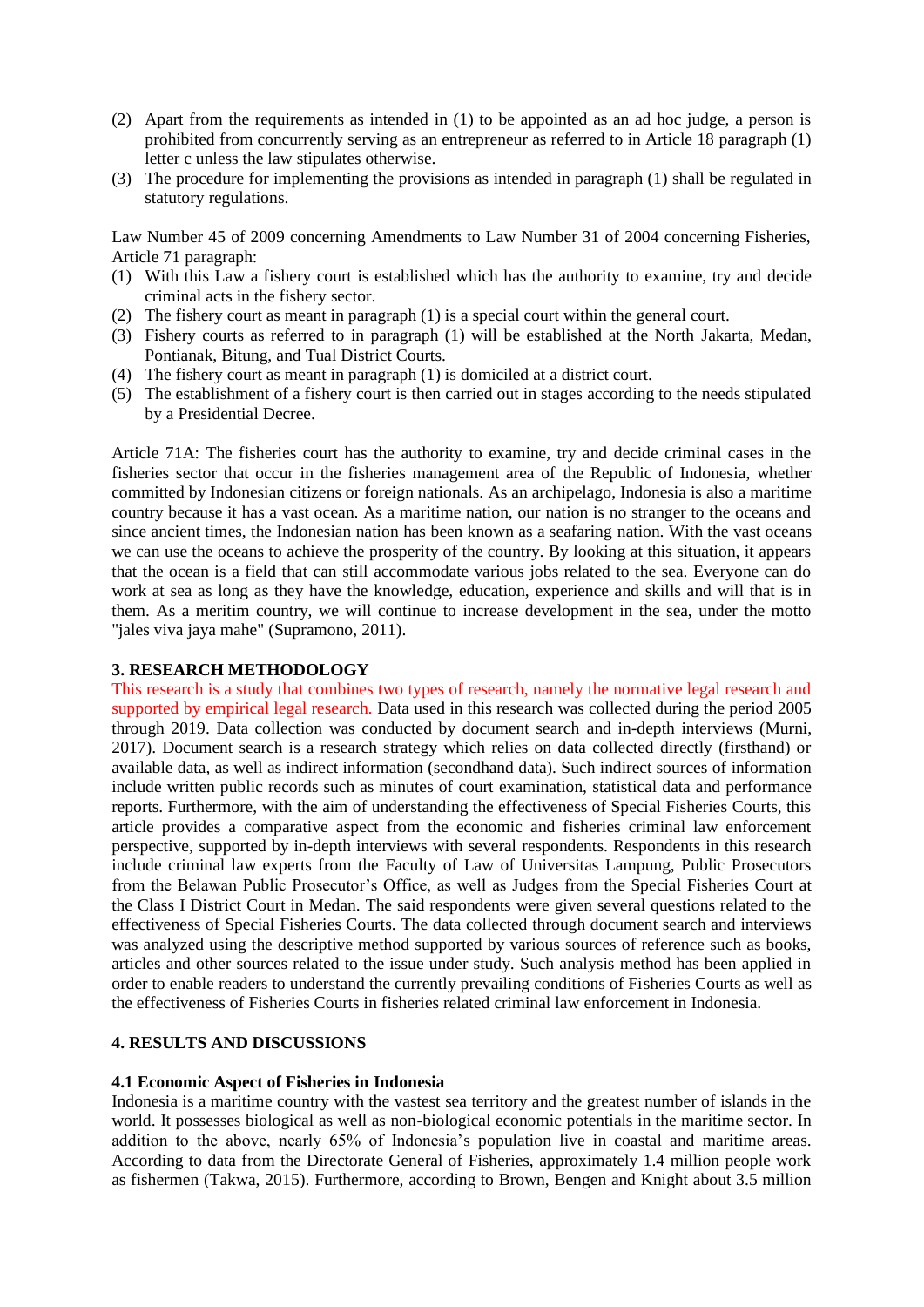tons or about 70% of fisheries products originate from capture fisheries, while the remaining portion originates from aquaculture and freshwater fishing (Bailey, 1988) in other words, fisheries are one among economic resources of strategic importance for enhancing welfare (Patlis, 2007). Therefore, the fisheries sector needs to be protected and developed for the people's prosperity (Sitanala, 2018). As this research indicates, Indonesia's fisheries sector has provided a rather significant contribution to state revenues as illustrated in the following chart:



Note:

\* *Preliminary Figures*

**Chart. 1.** Value of fisheries production in the period 2005-2009 (prior to the establishment of Special Fisheries Courts)

Source: Statistics and Information Center of the Ministry of Maritime Affairs and Fisheries of the Republic of Indonesia



**Chart. 2.** Volume of fisheries production in the period 2010-2014 (following the establishment of Special Fisheries Courts)

Source: Statistics and Information Center of the Ministry of Maritime Affairs and Fisheries of the Republic of Indonesia

The maritime industry such as fisheries has contributed a quarter of the gross domestic product and has employed more than 15% of Indonesian manpower (Nurkholis et al, 2016). Exports in the fisheries sector from 2005 through 2008 demonstrated a trend of instability. Subsequently, in the period from 2009 through 2014, the volume and value of Indonesian fisheries exports continued to show constant increase.

| 2009*<br>2008<br>2010<br>2005<br>2006<br>2007<br>2012<br>2011<br>2013<br>796.70<br>854.32<br>103.5<br>1.159.3<br>.229.1<br>Volume<br>857.9<br>911.67<br>1.258.1<br>926.4         | 2014          |
|----------------------------------------------------------------------------------------------------------------------------------------------------------------------------------|---------------|
|                                                                                                                                                                                  |               |
|                                                                                                                                                                                  | .274.         |
| (Ton)<br>22<br>79<br>76<br>49<br>14<br>4                                                                                                                                         | 982           |
| Value<br>2.863.8<br>2.103<br>2.258.9<br>2.699.6<br>3.521.0<br>3.853.6<br>2.371.0<br>1.913<br>4.181.8<br>(US<br>.305<br>.472<br>20<br>83<br>31<br>00<br>91<br>58<br>57<br>\$1.000 | 4.641.<br>913 |

Note:

\* *Preliminary Figures*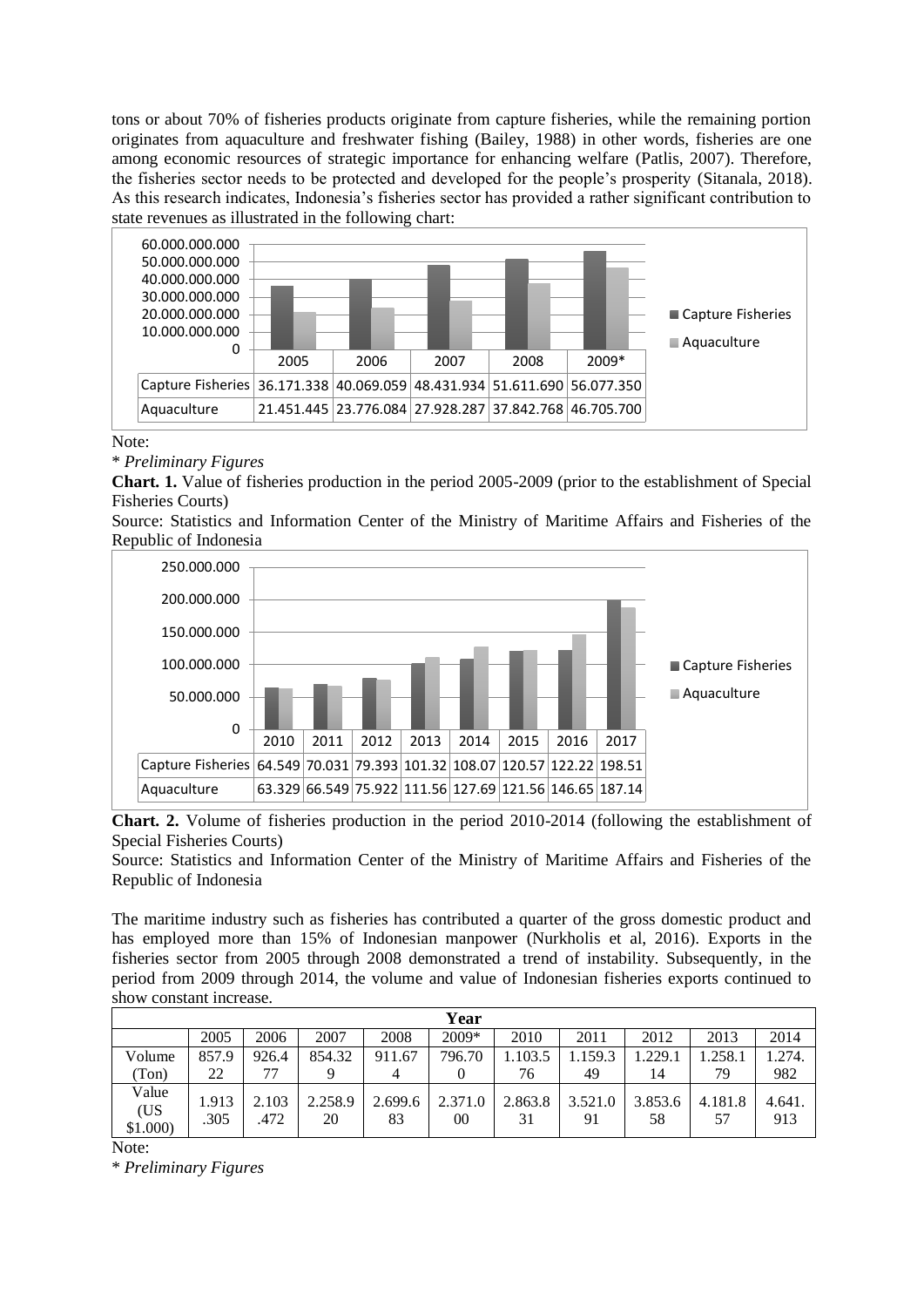**Table 1.** Volume and export value of fisheries produce in the period 2005-2014 Source: Statistics and Information Center of the Ministry of Maritime Affairs and Fisheries of the Republic of Indonesia

As an archipelagic country, Indonesia possesses enormous fishery potentials as a driving force of economic growth (Dahuri & Dutton, 2000), among other things capture fisheries. Based on data of the Ministry of Maritime Affairs and Fisheries, Indonesia's fisheries production in the period 2005-2008 experienced an average growth of 2.20%. Subsequently, in the period 2010-2014, the average growth of Indonesia's fisheries production reached 4.64% as evident from the following table:

| UIIIW. IVII                       |           |                                      |           |           |           |           |               |                 |
|-----------------------------------|-----------|--------------------------------------|-----------|-----------|-----------|-----------|---------------|-----------------|
|                                   |           | <b>Increasing</b><br>Average $(\% )$ |           |           |           |           |               |                 |
| <b>Species</b>                    | 2012      | 2013                                 | 2014      | 2015      | 2016      | 2017      | 2012-<br>2017 | $2016-$<br>2017 |
| <b>Total</b><br><b>Production</b> | 5.435.633 | 5.707.013                            | 6.037.654 | 6.204.668 | 6.115.469 | 6.603.632 | 3,43          | 5,05            |
| Shrimp<br>1.                      | 263.032   | 251.343                              | 273.133   | 278.625   | 585.279   | 400.073   | 16,93         | $-31,64$        |
| Tunas<br>2.                       | 275.779   | 305.435                              | 313.873   | 255.452   | 273.336   | 293.233   | 1,84          | 7,28            |
| 3.<br>Skipjack<br>Tunas           | 429.024   | 481.014                              | 496.682   | 415.060   | 440.812   | 467.548   | 2,24          | 6,07            |
| Eastern<br>4.                     |           |                                      |           |           |           | 471.009   |               | $-1,10$         |
| Little<br>Tunas                   | 432.138   | 451.048                              | 515.571   | 524.387   | 476.233   |           | 2,02          |                 |
| Other<br>5.<br>Fishes             | 3.684.633 | 3.848.064                            | 3.988.564 | 4.121.272 | 4.078.425 | 4.172.331 | 2,54          | 2,30            |
| Others<br>6.                      | 351.027   | 370.109                              | 449.831   | 609.873   | 261.384   | 619.920   | 28,52         | 137,17          |

Units: Ton

**Table 2.** Sea Capture Fisheries Production at Sea Based on Primary Commodities, 2012-2017 Source: Maritime affairs and fisheries in figures

### **4.2 The Condition of Special Fisheries Courts and Fisheries Related Criminal Law Enforcement in Indonesia**

Fisheries Courts play a vital role in upholding justice and safeguarding Indonesia's maritime resources. As an archipelagic country, Indonesia has the right to enforce the law in criminal acts perpetrated within Indonesia's fisheries management territory (*WPP RI*). The purpose of the establishment of Fisheries Courts has been to enhance the effectiveness of law enforcement in criminal acts related to fisheries (Rachmawati & Mursinto, 2017). The structure and number of qualified human resources of Fisheries Courts have not been commensurate with the number of criminal cases related to fisheries. Up to the present time, Indonesia has only ten Fisheries Courts which are spread over District Courts in North Jakarta, Medan, Pontianak, Bitung, Tual, Tanjung Pinang Ranai, Ambon, Sorong, and Merauke respectively. In addition to the above, the limited number of *ad hoc* judges in the area of fisheries is not commensurate to the number of cases as well as the vast area of Indonesia's sea territory. To date, there are only 84 *ad hoc* judges in the area of fisheries spread over ten Fisheries Courts in Indonesia as evident from the following table:

| N <sub>o</sub> | <b>Fisheries Court</b> | 2019    |                | 2020    |        | 2021    |                             | 2022           |        |
|----------------|------------------------|---------|----------------|---------|--------|---------|-----------------------------|----------------|--------|
|                |                        | Retired | Active         | Retired | Active | Retired | Active                      | Retired        | Active |
| 1.             | North Jakarta          |         | $\overline{2}$ |         | 2      |         | 2                           | $\mathfrak{D}$ |        |
|                | District Court         |         |                |         |        |         |                             |                |        |
| 2.             | <b>Medan District</b>  |         | ⇁              | 4       | 3      |         | 3                           | 3              |        |
|                | Court                  |         |                |         |        |         |                             |                |        |
| 3.             | <b>Tanjung Pinang</b>  |         |                | 5       | 2      |         | $\mathcal{D}_{\mathcal{L}}$ | っ              |        |
|                | District Court         |         |                |         |        |         |                             |                |        |
| 4.             | Ranai District         |         | $\mathfrak{D}$ |         |        |         |                             |                | 0      |
|                | Court                  |         |                |         |        |         |                             |                |        |
| 5.             | Pontianak              |         | 5              | 4       |        |         |                             |                |        |
|                | District Court         |         |                |         |        |         |                             |                |        |
|                |                        |         |                |         |        |         |                             |                |        |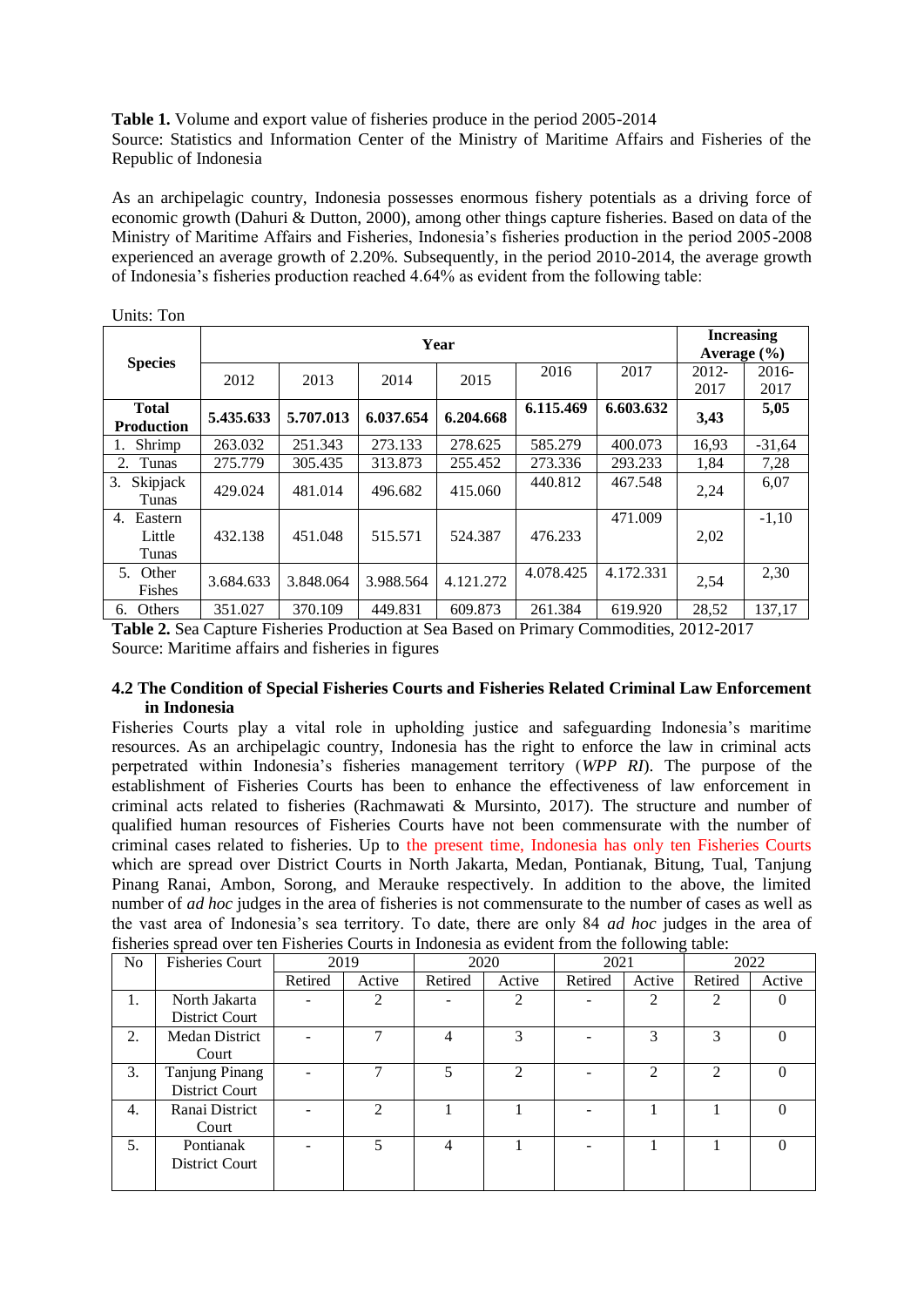| 6.  | <b>Bitung District</b> | $\mathcal{D}$ |    |            |                |    |  |
|-----|------------------------|---------------|----|------------|----------------|----|--|
|     | Court                  |               |    |            |                |    |  |
| 7.  | <b>Tual District</b>   |               |    |            | ◠              |    |  |
|     | Court                  |               |    |            |                |    |  |
| 8.  | <b>Ambon District</b>  | $\mathcal{R}$ |    | $\bigcirc$ | 3              | 3  |  |
|     | Court                  |               |    |            |                |    |  |
| 9.  | Sorong District        |               |    |            |                |    |  |
|     | Court                  |               |    |            |                |    |  |
| 10. | Merauke                | っ             |    | ◠          | $\mathfrak{D}$ | ◠  |  |
|     | District Court         |               |    |            |                |    |  |
|     | <b>TOTAL</b>           | 33            | 15 | 18         | 18             | 18 |  |

**Table 3.** Total number of Fisheries Courts and *ad hoc* Judges in the period 2019-2022

Source: General Judicature Body, Supreme Court of the Republic of Indonesia

In recent years, Indonesia has been facing an increasing number of cases of illegal fishing perpetrated by various modus operandi (Khairi, 2017). Types of violations have been ranging from fishing without permit, fishing equipment violations, use of fake documents, use of explosives and electrocution, catching fish using *accu,* fishing ground violations, transshipment, to storing fish in a manner not compliant with *SIKPI,* as well as similar types of violations (Sodik, 2009). Illegal fishing is a crime which can potentially compromise the sustainability of fisheries (Koesrianti, 2008). In addition to the above, illegal fishing also poses a significant threat on the preservation of the sea and has a harmful effect on the stability of developing countries (Arnakim & Shabrina, 2019). Appropriate and legal fishing is important for maintaing the integrity of fisheries resources (Petrossian Clarke, 2014). Therefore, combatting illegal fishing activities has become Indonesia's main priority (Haken, 2011). During the era of the Minister of Maritime Affairs and Fisheries, Susi Pudjiastuti, the government has engaged in the sinking of the boats of illegal fishing perpetrators in an effort to create deterrent effect. However, such measure has not been successful in reducing the number of criminal acts related to fisheries; there was a considerably great number of various types of criminal cases in the area of fisheries during the period 2007 through 2013, as the table below indicates:

| N <sub>0</sub> | Court                                      | 2014           | 2015             | 2016           | 2017             | 2018             | 2019           | <b>Total</b>   |
|----------------|--------------------------------------------|----------------|------------------|----------------|------------------|------------------|----------------|----------------|
| 1.             | Jakarta Utara<br>District Court            | 3              |                  |                |                  |                  |                | $\mathbf{3}$   |
| 2.             | Medan District<br>Court                    | 1              |                  |                |                  |                  |                | $\mathbf{1}$   |
| 3.             | Pontianak<br>District Court                | 1              |                  |                |                  |                  |                | $\mathbf{1}$   |
| 4.             | <b>Tual District</b><br>Court              | $\overline{2}$ |                  |                |                  |                  |                | $\overline{2}$ |
| 5.             | Tanjung<br><b>Pinang District</b><br>Court | 3              |                  |                |                  |                  |                | $\mathbf{3}$   |
| 6.             | Ranai District<br>Court                    | 26             |                  |                |                  |                  |                | 26             |
| 7.             | Medan High<br>Court                        |                | 15               | 22             | 19               | 23               | 14             | 93             |
| 8.             | Pekanbaru<br><b>High Court</b>             |                | 60               | 94             | 141              | 106              | 62             | 463            |
| 9.             | Jakarta High<br>Court                      |                | 6                | 3              | 10               | 6                | $\mathbf{2}$   | 27             |
| 10.            | Pontianak High<br>Court                    |                | 59               | 29             | 36               | 44               | $\tau$         | 175            |
| 11.            | Ambon High<br>Court                        |                | 15               | $\overline{2}$ | 3                | 3                | $\overline{0}$ | 23             |
| 12.            | Jayapura High<br>Court                     |                | 15               | 12             | $\overline{7}$   | 15               | 6              | 55             |
| 13.            | Mataram High<br>Court                      |                | $\boldsymbol{0}$ | 3              | $\boldsymbol{0}$ | $\boldsymbol{0}$ | $\mathbf{0}$   | $\mathbf{3}$   |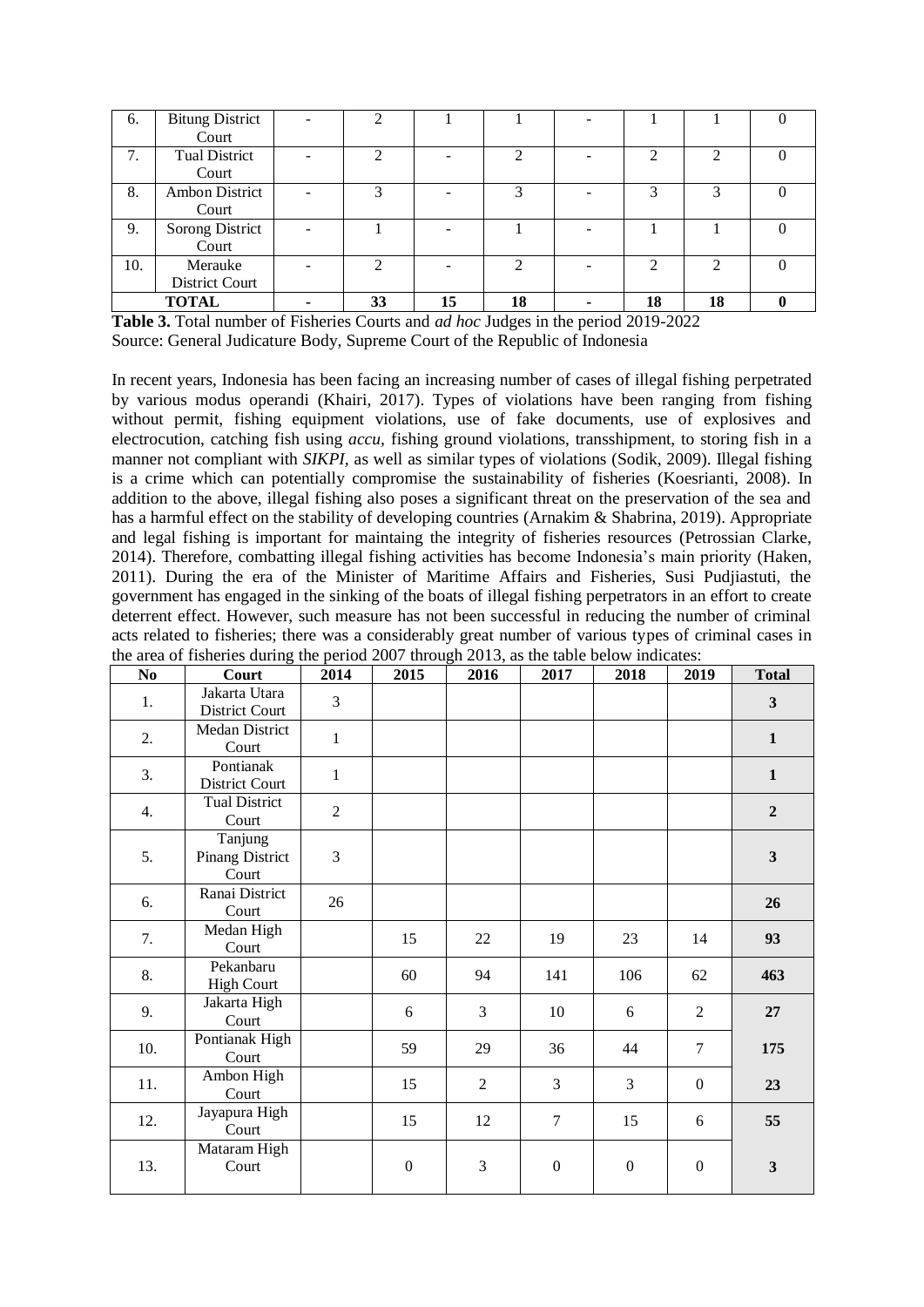| 14.                 | Samarinda<br><b>High Court</b>  |  |  | 18 | $\theta$ | $\theta$ | $\mathbf{0}$   | 18                      |
|---------------------|---------------------------------|--|--|----|----------|----------|----------------|-------------------------|
| 15.                 | Manado High<br>Court            |  |  | 49 | 31       | 31       | 16             | 127                     |
| 16.                 | Banda Aceh<br><b>High Court</b> |  |  |    |          |          |                |                         |
| 17.                 | Palembang<br><b>High Court</b>  |  |  |    | 3        |          |                | $\overline{\mathbf{4}}$ |
| 18.                 | Surabaya High<br>Court          |  |  |    | 11       | 9        | 3              | 23                      |
| 19.                 | Kupang High<br>Court            |  |  |    | 3        |          | $\overline{2}$ | 6                       |
| <b>ACCUMULATION</b> |                                 |  |  |    |          |          |                | 1.054                   |

**Table 4.** Number of Fisheries Criminal Cases in the Judiciary Body Under the Supreme Court 2014- 2019

Source: The Supreme Court of the Republic of Indonesia Supreme Court

There is an urgent need for law enforcement in the area of fisheries in the context of upholding Indonesia's maritime sovereignty. The Indonesian Government has enacted Law Number 45 Year 2009 concerning Amendment to Law Number 31 Year 2004 concerning Fisheries. The said law mandates, among other things, the establishment of Fisheries Courts in an effort to enhance the effectiveness of law enforcement against crimes in the fisheries sector. Despite the establishment of Fisheries Courts, the number of violations perpetrated by fishing boats, foreign as well as domestic, remains high. Law enforcement measures had already been taken against criminal acts in the fisheries sector prior to the establishment of Fisheries Courts. Based on data from the Department of Maritime Affairs and Fisheries (*DKP)*, during the period 2001-2005 a total of 1,061 criminal cases related to fisheries were prosecuted, as evident from the following chart:



**Chart. 3.** Data on criminal acts related to fisheries in the period 2001-2005 Source: Ministry of Maritime Affairs and Fisheries of the Republic of Indonesia

From 2014 to 2018, the Directorate General for Maritime and Fisheries Resources Supervision handled a total of 883 criminal cases related to fisheries, as the following chart indicates:



**Chart. 4.** Data on the handling of criminal cases related to the maritime and fisheries sector in the period 2014-2018 Source: General Judicature Body, Supreme Court of the Republic of Indonesia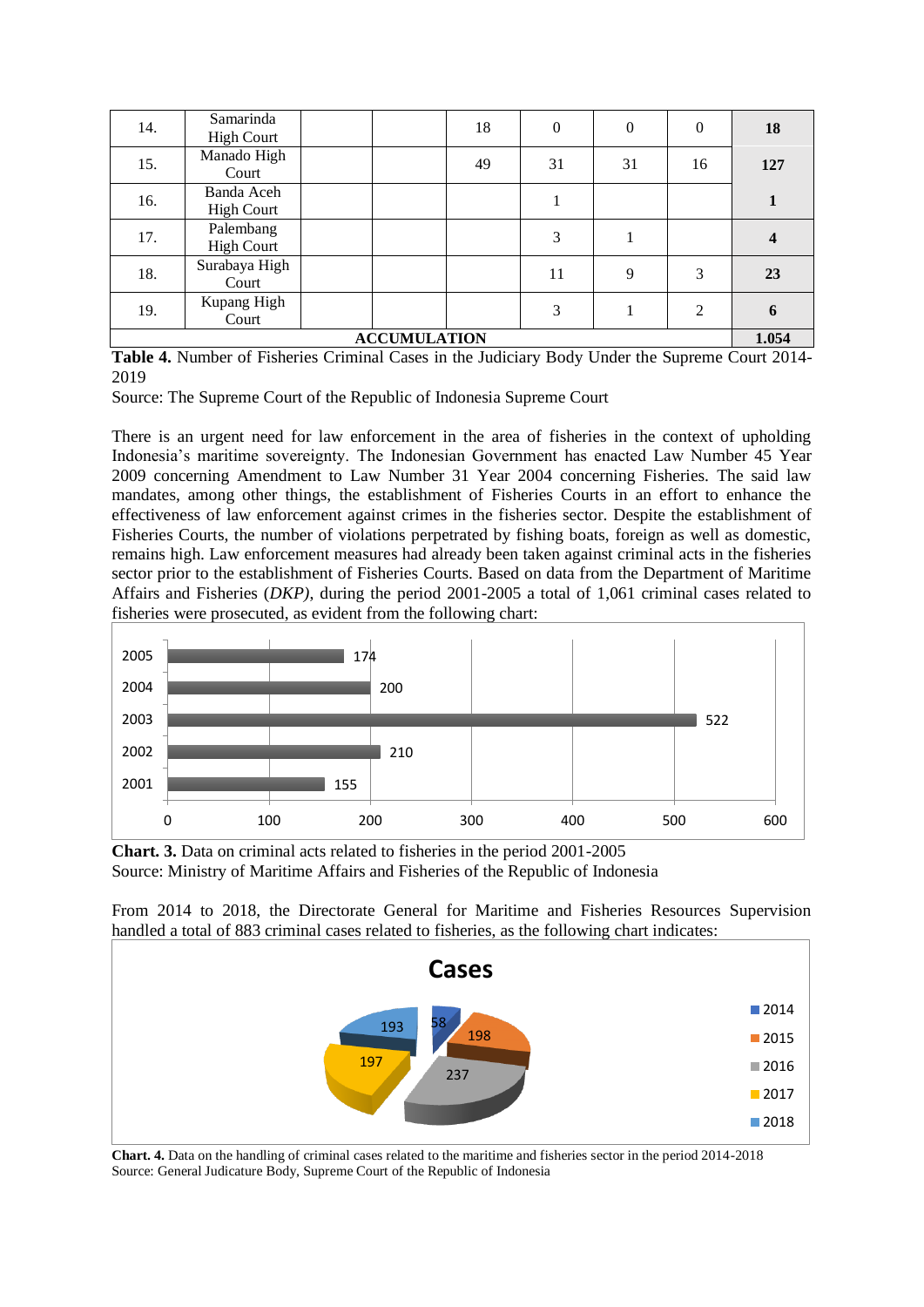As the annual data of the General Judicature Body of the Supreme Court of the Republic of Indonesia indicates, during the period 2014 to 2018 a total of 2,133 criminal cases related to fisheries were prosecuted at the District Courts including Fisheries Courts, as evident from the chart below:



**Chart. 5.** Criminal case related to fisheries in the period 2014-2018 Source: General Judicature Body, Supreme Court of the Republic of Indonesia

Despite the establishment of Special Fisheries Courts at the respective District Courts, the number of criminal acts related to fisheries remained unabated. Based on annual data of the General Judicature Body of the Supreme Court of the Republic of Indonesia, in the period 2014 to 2018 a total of 2,133 criminal cases related to fisheries were examined by District Courts, including Fisheries Courts. The establishment of Fisheries Courts has not eliminated the various types of violations which continue to occur posing a threat on Indonesia's fisheries potentials. In response to the proliferate number of criminal cases related to fisheries, such cases have been handled at the District Court concerned. It has been due to the fact that the number of fisheries *ad hoc* courts and judges is not commensurate with the number of criminal cases in this area. Failing to vest the District Courts with the jurisdiction to hear criminal cases related to fisheries would result in a backlog of cases in this area. Based on data of the General Judicature Body of the Supreme Court of the Republic of Indonesia, in the period 2016-2018 a total of 1,066 criminal cases related to fisheries were prosecuted at the District Court level (outside Fisheries Courts), as evident from the chart below:



**Chart. 6.** Statistics on criminal acts related to fisheries outside the Fisheries Courts Source: General Judicature Body, Supreme Court of the Republic of Indonesia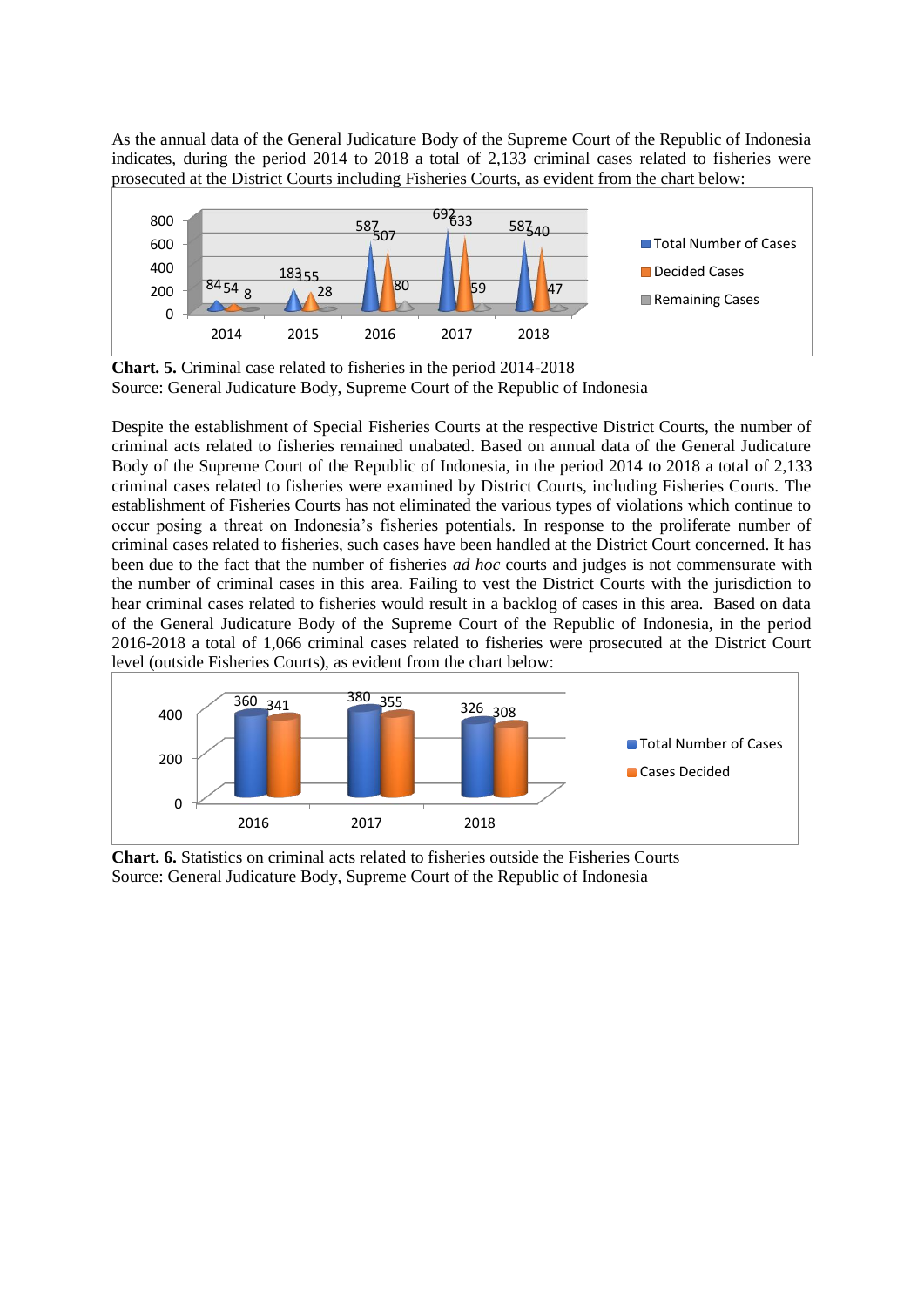

**Chart. 7.** Criminal cases related to fisheries at Fisheries Courts in the period 2016-2018 Source: General Judicature Body, Supreme Court of the Republic of Indonesia

Based on the above chart, in the period from 2016 to 2018 the Ranai District Court handled the greatest number of cases, namely 286 criminal cases related to fisheries. It was due to the fact that the jurisdiction of the Ranai District Court includes Natuna Regency and Anambas Isles Regency. These two areas have a rather expansive sea territory with great fishery potentials and are located on the border with Malaysia and Vietnam. It is therefore not surprising that vessels from the said two neighboring countries have been predominant in perpetrating violations in the Natuna waters. From 2014 through May 2019, as many as 254 Vietnamese fishing vessels were sunk by the Ministry of Maritime Affairs and Fisheries of the Republic of Indonesia led by Minister Pudjiastuti (Sodik, 2009). At the same time, in 2019 a total of 14 Malaysian vessels were detained in the Natuna waters (Sagita, 2017). Apart from that, since taking office in 2014, Susi Pudjiastuti had sunk several boats engaging in illegal fishing in various sea territories of Indonesia as indicated in the table below:

| Flag Carrier     | Year 2015                | Year 2016 | Year 2017 |
|------------------|--------------------------|-----------|-----------|
| Vietnam          | 35 Units                 | 39 Units  | 88 Units  |
| Philippines      | 35 Units                 | 34 Units  |           |
| Thailand         | 18 Units                 | 19 Units  | 4 Units   |
| Malaysia         | 8 Units                  | 7 Units   | 8 Units   |
| Papua New Guinea | $\overline{\phantom{0}}$ | 2 Units   | -         |
| PRC              | 1 Unit                   | 1 Unit    |           |
| Nigeria          | $\overline{\phantom{0}}$ | 1 Unit    |           |
| <b>TOTAL</b>     | 107 Units                | 107 Units | 103 Units |

**Table 5.** Total number of vessels sunk in the period 2015-2017 Source: *PDSI KKP* 2018

### **4.3 Current Condition of Existing Fisheries Courts in Indonesia**

Under Law Number 48 Year 2009 concerning Judicial Power, the highest level of judicial power in Indonesia is implemented by the Supreme Court and the courts below it, as well as by the Constitutional Court. In the course of its development, special judicial bodies have been established under the Supreme Court, including the Fisheries Courts among others (Saptaningrum, 2019). The basis for the establishment of Fisheries Courts is set forth in the provisions of Article 71 of Law Number 31 Year 2004 amended by Law Number 45 Year 2009 concerning Fisheries. Fisheries Courts possess the authority to examine, adjudicate and decide criminal cases related to fisheries independently, or free from intervention by any party whatsoever (Chapsos, Koning, & Noortmann, 2019). The first Fisheries Courts were established in 2007 at the North Jakarta District Court, Medan District Court, Pontianak District Court, Bitung District Court and Tual District Court. In 2010,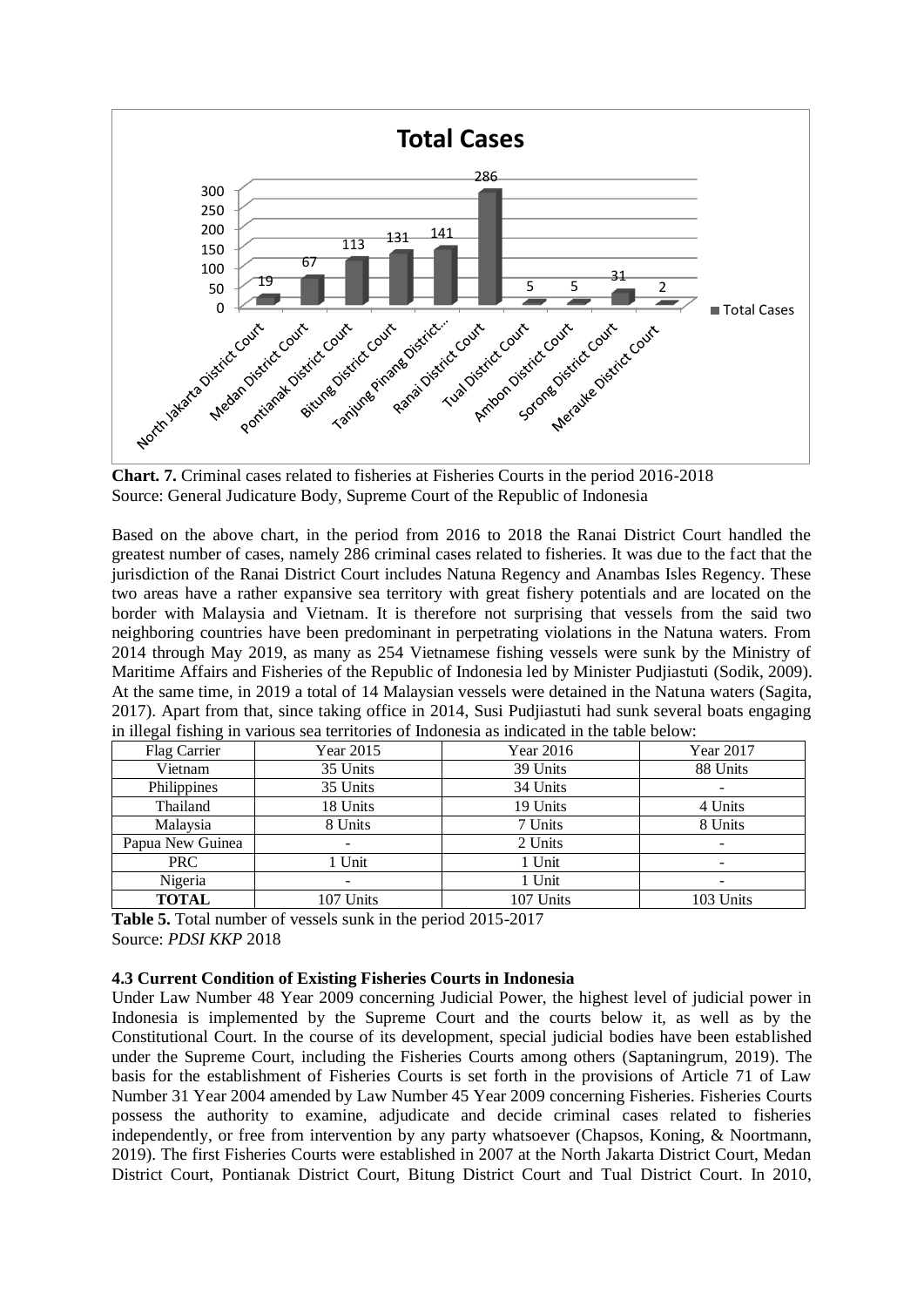Fisheries Courts were established at the Tanjung Pinang and Ranai District Courts respectively. Most recently, in 2014 Fisheries Courts were established at the Ambon, Sorong and Merauke District Courts respectively. It means that to the present time, Indonesoia has as many as ten Fisheries Courts.

The Fisheries Courts were established in response to the inability of existing judicial bodies to tackle the various legal issues arising in the fisheries sector. It was expected that with the establishment of Fisheries Courts, Indonesia's fishery potentials as an important source of food and revenue for traditional communities would be safeguarded (Daud, 2019). Viewed from the economic perspective, Indonesia's maritime and fishery potentials amount to USD1.2 trillion per year. At the same time, fishery resource potentials at sea total 7.3 tons per year. Such enormous fishery potentials have caused Indonesia to become target of foreign as well as domestic fishing vessels engaging in illegal fishing. In 2015, the Ministry of Maritime Affairs and Fisheries identified 1,132 vessels in violation of fishing equipment regulations (Hanich, Teo, & Tsamenyi, 2010). Consequently, Fisheries Courts bear responsibility in the context of safeguarding Indonesia's abundant fish resources by enforcing the law against violations in using such fish resources.

District Courts have been handling a greater number of criminal cases related to fisheries as opposed to Fisheries Courts (Chart 3). It is quite understandable, considering the limited number of Fisheries Courts available currently. Another issue in the enforcement of criminal cases related to fisheries has been the application of the criminal punishment of imprisonment. The provisions of Article 102 of Law Number 31 Year 2004 concerning Fisheries set forth that the criminal punishment of imprisonment is not applicable to criminal acts related to fisheries perpetrated within Indonesia's fisheries management territory, unless there is an agreement between the Indonesian Government and the government of the foreign country concerned. The imposition of criminal punishment of imprisonment for acts of illegal fishing perpetrated within Indonesian Exclusive Economic Zone *(ZEEI*) is only applicable to perpetrators of Indonesian nationality, while it is not enforceable towards foreign nationals committing crime within the *ZEEI*. Furthermore, the criminal punishment of fine cannot be substituted with confinement, hence convicted persons end up not paying the fine. Such are the implications of the application of Article 73 paragraph (3) of UNCLOS and Supreme Court Circular Letter (*SEMA*) No. 03/BUA.6/HS/SP/XII/2015 concerning the Enactment of the Wording Decided Upon in the Supreme Court Chamber Plenary Meeting. The said *SEMA* serves as guideline for the implementation of functions of the courts deciding that the defendant, perpetrator of illegal fishing, can only be imposed with the criminal punishment of fine without the criminal punishment of confinement as substitution, thus creating an increasing window of opportunity for perpetrators to avoid paying a fine. Furthermore, limiting the judge's authority to impose the criminal punishment of imprisonment and confinement does not correspond to the purposes of UNCLOS. As evident in its preamble, in principle the purpose of UNCLOS is to ensure the materialization of a just, efficient, conservative use of maritime resources, as well as to guarantee the protection and preservation of the maritime environment (Hidayat, 2019). Therefore, as a matter of legal framework, the UNCLOS is considered to be both inappropriate as well as inadequate in the context of providing for the conservation and exploitation of fishery resources (Babu, 2015).

### **4.4 Effectiveness of Fisheries Courts in Enforcing the Law against Criminal Acts related to Fisheries in Indonesia**

Effective law enforcement involves a higher degree of compliance with the rules (Joyner, 1998). Effective law enforcement is not limited to simply enhancing the legal capacity to catch perpetrators, rather, it also prioritizes prevention measures (Karper & Lopes, 2014) and involving the role of the community becomes a necessity (Anwar & Shafira, 2020). Thus, in addition to imposing punishment on perpetrators of criminal acts related to fisheries, Fisheries Courts are also expected to be able to induce compliance with rules in Indonesia's fishery territories. The great number of criminal cases in the fisheries sector examined by District Courts, including Fisheries Courts, is an indicator of the low level of compliance with fishery rules in Indonesia. Furthermore, during the era of Minister of Maritime Affairs and Fisheries, Susi Pudjiastuti, as many as 16 modus have been identified practiced by fishing vessels in Indonesia, namely modification of vessel without Ministerial approval, illegal transshipment, incorrect catch reporting, tax non-compliance, sailing without permit, discrepancy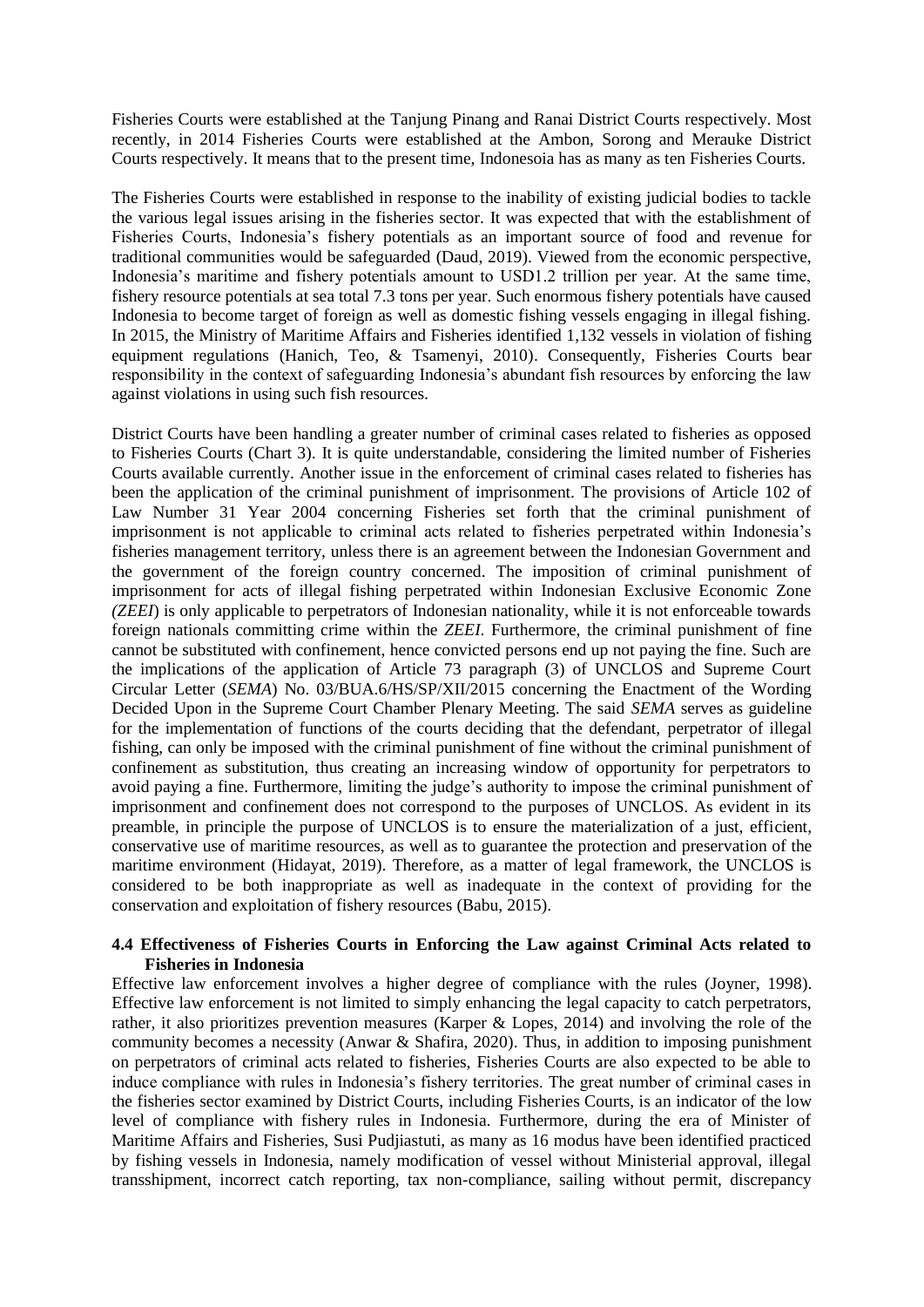between budget allocation and realization, human rights violations, ship crew exploitation, mark down practices, violation of fishing routes, using illegal subsidized fuel, the use of prohibited fishing equipment, the use of fish aggregating device without a permit and illegal charges (Catedrilla, 2012).

Law enforcement must possess a high level of effectiveness in order to be able to create deterrent effect to perpetrators, particularly in the area of fisheries. However, in reality, Fisheries Courts have not been able to create such deterrent effect. In fact, since the establishment of Fisheries Courts the number of criminal acts related to fisheries has been on the rise in Indonesia. Before Fisheries Courts were established, a total of 1,061 of fisheries criminal cases were recorded in the period 2001-2005 (Chart 1), whereas following the establishment of Fisheries Courts the total number of fisheries criminal acts increased to 2,133 cases in the period 2014-2018. Such numbers adequately represent the Fisheries Courts' failure in enforcing the law in the fisheries sector. Furthermore, according to the theory of Lawrence M. Friedman, the effectiveness of law enforcement agencies can be measured based on three indicators, namely legal substance, legal structure and legal culture (Movanita, 2019); in other words, it can be considered that law enforcement is effective if it meets the above mentioned three indicators. Fisheries Courts arguably constitute part of the legal structure, hence this research is focused on the second indicator, namely the legal structure as an indicator for assessing the effectiveness of Fisheries Courts. Legal structure includes judges, the jurisdiction of courts, hierarchy of the judicature, and the various groups of people related to the various types of judicature (Roper & Friedman, 1976). At the present time, there are ten Fisheries Courts in Indonesia spread over the District Courts of North Jakarta, Medan, Pontianak, Bitung, Tual, Tanjung Pinang Ranai, Ambon, Sorong and Merauke respectively (Table 1). The said umber of Fisheries Courts is by far noncommensurate with the number of fisheries criminal cases. Since 2007 through 2013 as many as 821 fisheries criminal cases were recorded (Table 2). At the same time, annual data of the General Judicature Body of the Supreme Court of the Republic of Indonesia in the period 2014-2018 indicate as many as 2,133 fisheries criminal cases (Chart 2). As a result of such limited capacity of Fisheries Courts, in the period 2016-2018 a total of 1,066 fisheries criminal cases were adjudicated outside the Fisheries Courts, which were handled by the District Courts concerned (Chart 3). Ideally, fisheries criminal cases should be adjudicated by the Fisheries Courts, considering that hearings at the Special Fisheries Courts involve two *ad hoc* judges with specific competence in the area of fisheries. Furthermore, the effectiveness of Fisheries Courts is assessed by looking at the number judges. Pursuant to Lawrence M. Friedman's theory, judges are a component of the legal structure. Whereas according to Kess Schuit, one of the components of the legal system are officials, in this particular case fisheries *ad hoc* judges (Friedman, 1975). Based on the findings of this research, the total number of fisheries *ad hoc* judges is currently 84 persons distributed over ten Fisheries Courts in Indonesia. Out of the said 84 judges, 69 will remain active until 2021, while the rest of them will have retired by that time. Compared to the number of fisheries criminal cases, the current number of judges if far from ideal. For instance, at the Ranai District Court there are three *ad hoc* judges, whereas in the period 2016-2018 the Ranai District Court adjudicated 286 cases (Chart 4). The limited number of fisheries *ad hoc* judges does not allow for the optimal handling of cases. In fact, it leads to the overfatigue of judges, diminishes their concentration, resulting in inadvertent inaccuracies in adjudicating cases thus affecting the quality of examination and judgment (Schuyt, 1983). In order to alleviate the load of Fisheries Courts, by virtue of the transitional provisions of Law Number 31 Year 2004 concerning Fisheries, fisheries criminal acts perpetrated outside the Fisheries Courts' jurisdiction are adjudicated by the District Court concerned. However, in reality this strategy has not proven effective, considering that since 2016 to 2018 there has been a backlog of 62 cases. It is conceivable, considering that adjudication by District Courts is not limited to fisheries criminal acts; rather, it also includes general criminal acts. For the purpose of assessing the effectiveness of Special Fisheries Court in Indonesia, this article provides further comparison of data viewed from the economic and law enforcement perspective, prior to and following the establishment of Special Fisheries Courts, as follows: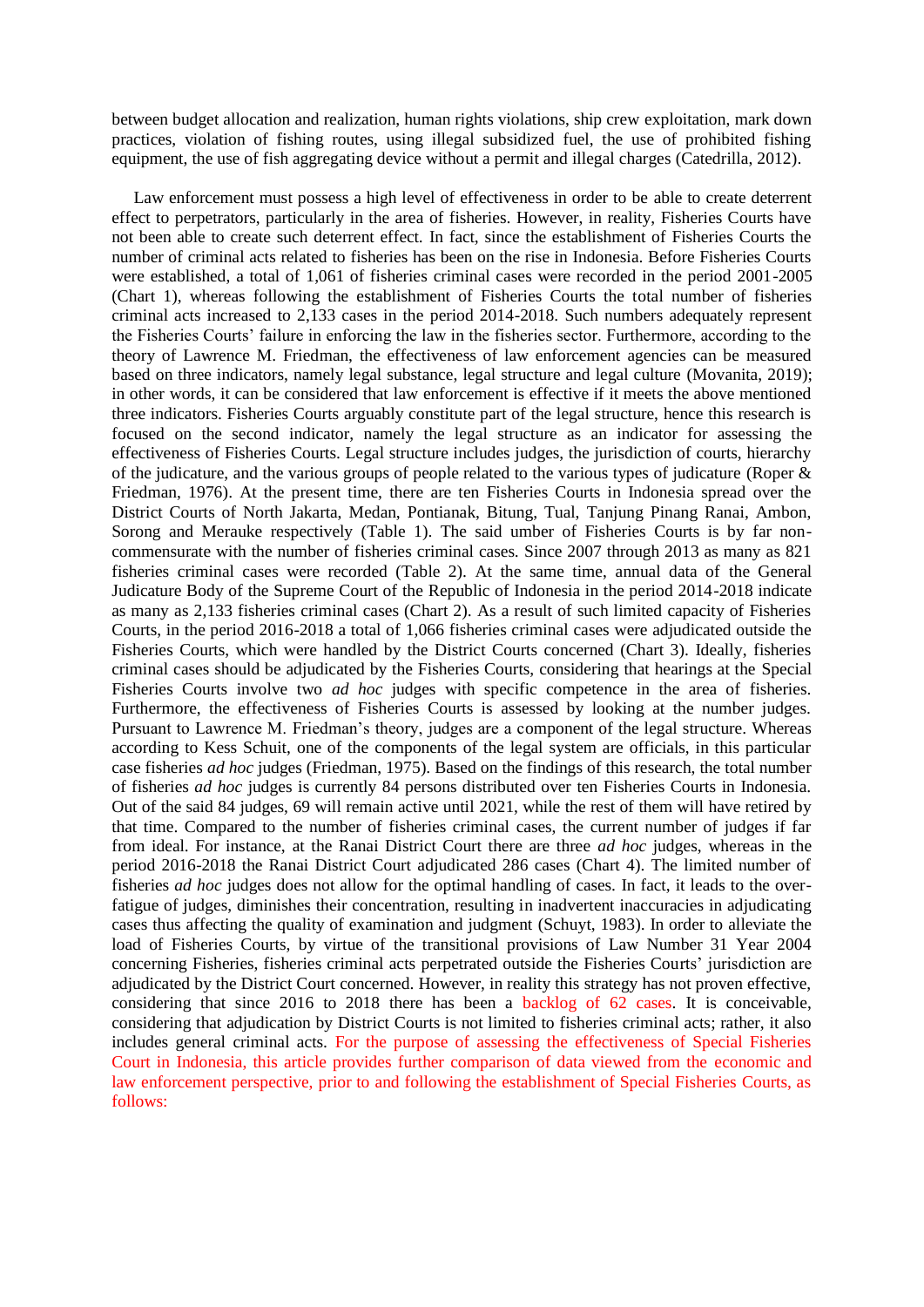#### 4.4. 1 The Economic Aspect of National Fisheries

The fisheries sector is an important contributor to Indonesia's food security. The most recent research indicates that Indonesia ranks the eighth among the most dependent countries on the fisheries sector, Law enforcement by Special Fisheries Courts plays an important role in protecting Indonesia's fishery potentials. The competence of Special Fisheries Court includes violations against aquacultures, capture fisheries, the movement of fish out of and into Indonesian territory, prevention of environmental pollution which damages fishery resources and the like. At the present time, however, Special Fisheries Courts have only be adjudicating criminal cases involving capture fisheries, while there are numerous other forms of crime which are harmful to the Indonesian economy such as the smuggling of lobster seed, which are yet to be referred to the Special Fisheries Court. Prior to the establishment of Special Fisheries Courts, Indonesian fisheries' production value in the period 2005- 2008 continued to increase, both in terms of capture fisheries as well as aquacultures (Chart 1). In the period following the establishment of Special Fisheries Courts under Law Number 45 Year 2009, the production value of Indonesia's capture fisheries and aquacultures continue to grow (Chart 2).

Subsequently, the volume and value of fishery product exports from 2005 to 2009 or during the period preceding the establishment of Special Fisheries Courts showed a tendency to fluctuate (Table 1). Between 2007 and 2009 the volume and value of fisheries product exports declined. On the other hand, in the period 2010-2014 or following the establishment of Special Fisheries Court, the volume and value of fisheries product exports showed a constant increase (Table 1). A total average increase of 2.20% occurred in capture fisheries production in the period 2005-2008 (Table 2). Whereas in the period 2009-2014, the commodity based production of capture fisheries experienced an average increase of 4.64% (Table 3).

#### 4.4. 2 The Law Enforcement Aspect

There has been an improvement in legal awareness in Indonesia, however, the law management and enforcement strategy is yet to be optimally applied to illegal fishing practices even though they are prohibited by law (Setiyono, 2018). The existing fisheries legal framework in Indonesia still lacks adequacy in dealing with the issues which arise, thus causing the degradation of coastal and maritime resources (Soede, Cesar, & Pet, 1999). This section presents a comparison of the total number of fisheries criminal cases prior to and following the establishment of Special Fisheries Courts. In the period 2001-2005 or prior to the establishment of Special Fisheries Court there were 1,252 fisheries criminal acts (Chart 3). Whereas from 2014-2018 or after the Special Fisheries Courts were established, based on annual data of the General Judicature Body of the Supreme Court of the Republic of Indonesia, a total of 2,133 fisheries criminal cases were adjudicated by District Courts, including Fisheries Courts (Chart 5). The above comparison presents an adequate basis for demonstrating that a rapid and steady increase took place in the number of fisheries criminal acts following the establishment of Special Fisheries Court. Such increase in the number of fisheries criminal acts was affected by the increased number of fishery patrol boats. Fishery patrol boats are the main component in fishery oversight. The presence of patrol boats is also a manifestation of the sovereignty of national law at sea (Dirhamsyah, 2006). Before Special Fisheries Courts were established, the total number of fishery patrol boats had been limited, thus producing a lower level of operational output. Up to the year 2009, there were 72 units of fishery patrol boats. In the subsequent period of 2010-2017 the number of fisheries patrol boats totaled 132 units distributed in several areas.

In fact, in addition to the Police, the Ministry of Maritime Affairs and Fisheries, and the Navy, Indonesia has a special agency which has the responsibility to investigate *illegal fishing activities*, namely the Indonesia Coast Guard. Considering the level of violations which remain high in Indonesia's fisheries management territory, there is a need to optimize the function of the Indonesia Cost Guard (Krisnafi et al, 2017). Furthermore, agencies which have the function of safeguarding the sovereignty of Indonesia's sea territory need to study potential conflicts affecting maritime security in support of government policy aimed at maritime development (Hehanusa et al, 2014).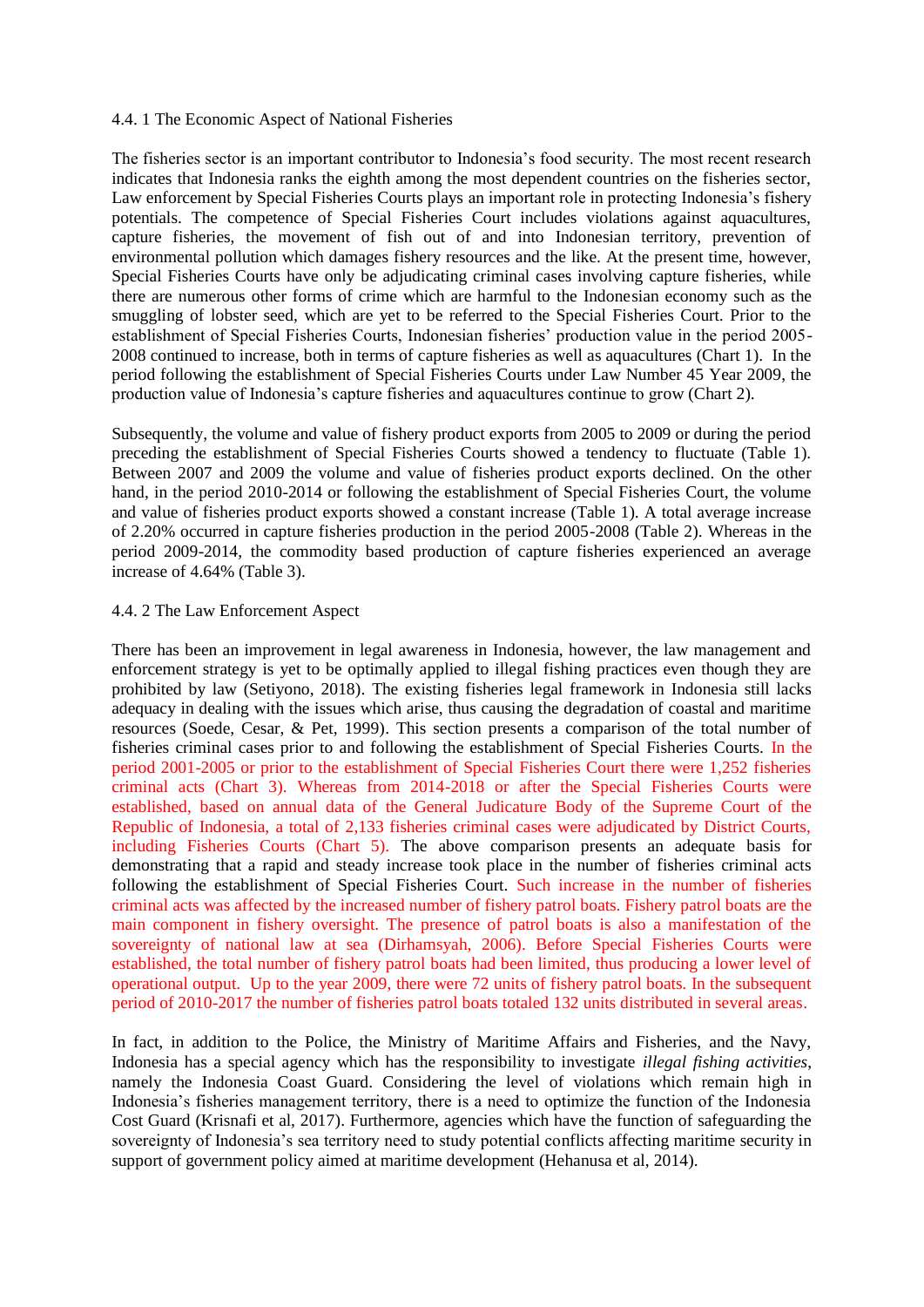#### **4.5 Strategy for Creating Effective Law Enforcement Against Fisheries Criminal Acts**

Illegal fishing is not only done by foreign fishermen but also done by local fishermen. Illegal fishing crimes committed by local fishermen generally involve the falsification of documents on ships or fishing vessels that do not have any documents (Brotosusilo, 2016). The General Secretary of the United Nations (UN) has remarked that *illegal fishing* is one among the threats against maritime security (Shafira, 2017). In addition to the above, illegal fishing creates a hazard in livelihood and food security (Vrancken, Witbooi, & Glazewski, 2019). In 2014 FAO recorded that 61.3% of fish stocks are subject to excessive exploitation (Hanich, Tsamenyi, & Parris, 2010). From the beginning when Joko Widodo took office in 2014, maritime sovereignty was set as the main priority of his government. President Joko Widodo's strategic plan is to make Indonesia a maritime country "again" (Tuerk, 2015). In order to keep in step with constantly evolving maritime law which continues to create new challenges (Chapsos & Malcolm, 2017), President Joko Widodo introduced the concept of "*global maritime fulcrum",* putting emphasis on firm enforcement measures against perpetrators of illegal fishing. President Joko Widodo declared zero tolerance of fisheries criminal acts, illegal fishing in particular (Harrison, 2011). Subsequently, Minister Susi Pudjiastuti determined the priority of detaining vessels engaging in *illegal fishing* which, apart from inflicting losses, also serve as instruments of perpetrating other crimes such as human and drug trafficking (Juned, Samhudi, & Lasim, 2019). For the purpose of protecting Indonesia's fishery potentials, Minister Susi Pudjiastuti adopted the policy of sinking vessels (Chapsos & Hamilton, 2019) which engage in illegal fishing. The said policy demonstrated Minister Susi Pudiastuti's strong stance against illegal fishing activities; in fact, in 2015 Minister Susi Pudjiastuti proposed to treat illegal fishing as transnational crime (Ikrami & Bernard, 2018). As a result of the government's serious approach to combatting illegal fishing activities, Fisheries Courts came to the forefront in the context of law enforcement against criminal acts related to fisheries.

Researchers, policy makers and law enforcement agencies all over the world have been striving to come up with an effective strategy to bring criminal activities, including illegal fishing. under control (Yuliatiningsih et al, 2018). Special Fisheries Courts are subsystems of the criminal judicature and law enforcement agencies in the area of fisheries. As described above, law enforcement by Fisheries Courts against criminal acts related to fisheries is still encountering various issues such as, among other things, the limited number of Courts and *ad hoc* judges at Special Fisheries Courts. The various above described issues most certainly affect the effectiveness of Fisheries Courts in fisheries criminal law enforcement, thus calling for a strategy for the effective handling of criminal cases at Fisheries Courts. The following strategy is proposed in this article, namely:

1) Establishment of Fisheries Courts in all areas with sea territory

Indonesia's fishery potentials are not limited to several areas determined as fisheries management territories, rather, fishery potentials can be found in every sea territory in Indonesia. The establishment of Fisheries Courts has been mandated in the Fisheries Law, namely in Article 71 pararaph (1), which reads as follows: "with this law Fisheries Courts shall be established with the authority to examine, adjudicate and issue verdicts on criminal acts in the fisheries sector." [Unofficial translation] At the same time, the provisions of paragraph (3) read as follows: "for the first time, Fisheries Courts as intended in pargraph (1) shall be established at the District Courts of North Jakarta, Medan, Pontianak, Bitung, and Tual respectively." [Unofficial translation] Furthermore, in 2010 Fisheries Courts were established at the Tanjung Pinang District Court and the Ranai District Court. In 2014 Fisheries Courts were set up at the District Courts of Ambon, Sorong and Merauke respectively. With Indonesia's vast sea territory and the increasing complexity of criminal acts related to fisheries, it is certainly inadequate to have Fisheries Courts only in ten areas following the jurisdiction of the respective District Courts concerned. Therefore, Fisheries Courts should be ideally set up in every fisheries management territory. In addition to the above, the legal basis for the establishment of Fisheries Courts continues to be problematic, as it laid down only in a single article of the Fisheries Law. According to the provisions of Article 24 of the 1945 Constitution, judicial bodies under the Supreme Court must be established based on a specific law. Bearing in mind that they have not been established in compliance with the provisions of Article 24 of the 1945 Constitution, the decisions of Fisheries Courts do not have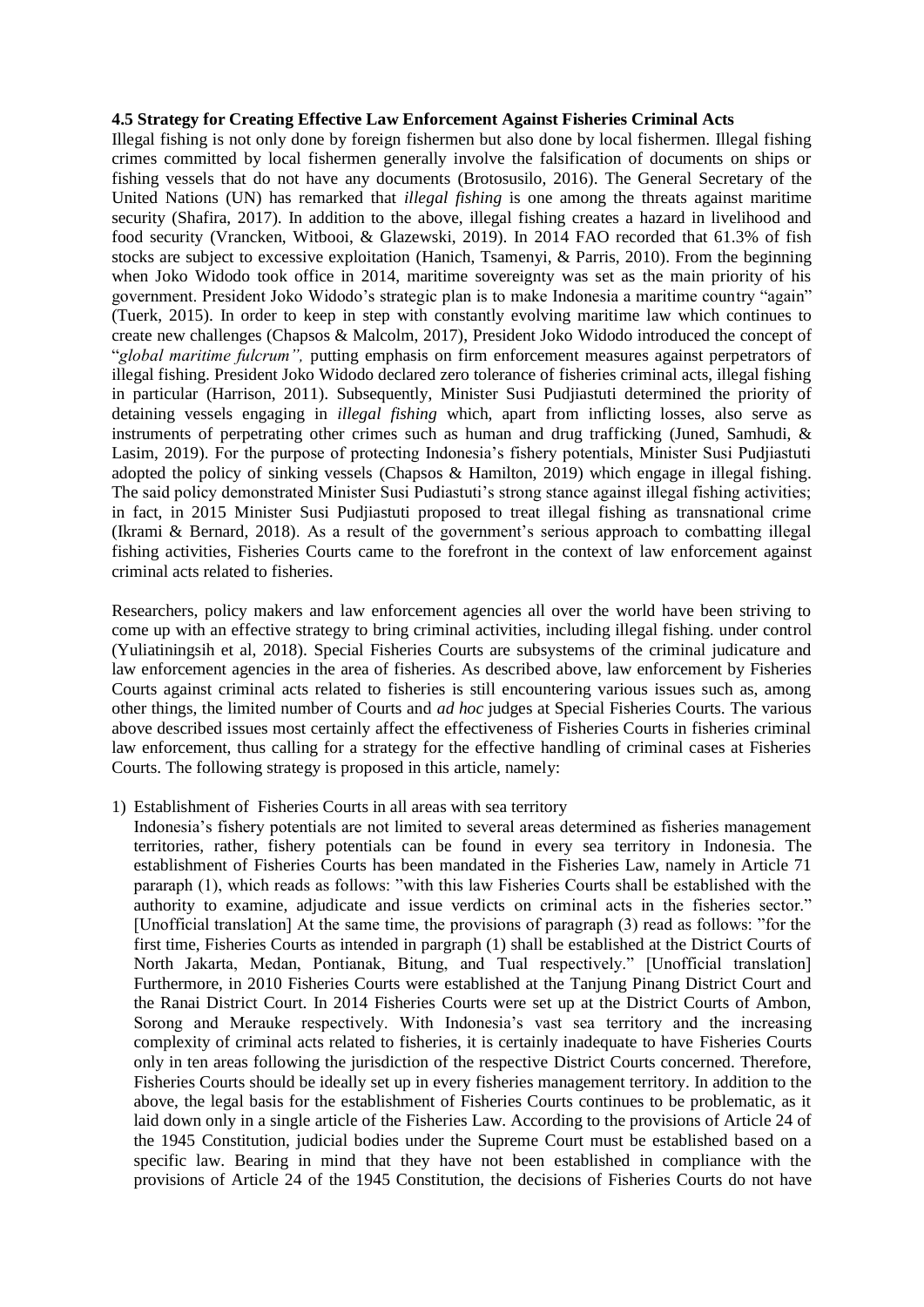binding legal force. Accordingly, the establishment of Fisheries Courts in the future needs to be provided for in a specific law.

2) Extending the jurisdiction of *ad hoc* judges

*Ad hoc* judges in the area of fisheries possess specific competence in the area of fisheries. Therefore, in order to issue ideal verdicts which reflect justice, utility and legal certainty, every criminal case related to fisheries should be examined, adjudicated and decided by *ad hoc* judges. Apart from that, it is expected that with the competence of *ad hoc* judges in the field of fisheres they will be able to issue verdicts which protect fishery resources and take into account all interests (Dujin, Kashirin, & Sloot, 2014]. As the number of *ad hoc* judges in the fisheries sector is still extremely limited, District Courts examining criminal cases related to fisheries can invite *ad hoc*  judges from the closest location to the territory of the District Court concerned. There are four *WPP RI* points within the territory of Sumatra, namely *WPP RI* 572 in the Western Coast area with Fisheries Court in Medan, 571 and 711 in the Eastern Coast with Fisheries Courts in Ranai and Tanjung Pinang, and 712 in the Bangka Belitung and South Sumatra area with alternative Fisheries Courts namely in Ranai, Tanjung Pinang, and North Jakarta. In the event that a fisheries criminal act occurs outside the jurisdiction of a Fisheries Court, an opportunity needs to be given for such case to be adjudicated by inviting a fisheries *ad hoc* judge from the closest territory. For instance, if a fisheries case occurs in Lampung Province, the Class IA Tanjung Karang District Court needs to invite fisheries *ad hoc* judges from North Jakarta in accordance with *WPP RI* 712.

3) *Ad hoc* judges at the appeals and cassation level

The institutional aspect of Fisheries Courts is provided for under Article 78 paragraph (1) and paragraph (2), setting forth that Judges of Fisheries Courts consist of career judges and *ad hoc*  judges. The subsequent paragraph sets out further that the panel of judges shall consist of 2 (two) *ad hoc* judges and 1 (one) career judge. The question that arises is whether examination at the appeals and cassation level would also involve *ad hoc* judges, because the subsequent articles remain silent on the involvement of *ad hoc* judges at the appeals as well as at the cassation level, while the examination procedure at the Fisheries Courts recognizes three stages, namely examination at the first instance (District Court – *PN),* at the appeals level (High Court – *PT),* and at the cassation level (Supreme Court - *MA*). The absence of *ad hoc* Judges at the appeals and cassation level is also likely to affect the expeditiousness in case handling, and issuing verdicts at these two levels of the judicature. Therefore, new provisions need to be added in the regulation on Fisheries Courts, namely by including the component of *ad hoc* Judges not only at District Court level, buit also at the appeals and cassation level.

# **5. CONCLUSION**

It is highly important to assess the effectiveness of Fisheries Courts, not only in order to optimize criminal law enforcement in the fisheries sector, but also in order to inform the public about the performance of the Fisheries Courts in protecting Indonesia's fishery resources. One of the Indonesian Government's controversial policies has been the sinking of vessels engaging in illegal fishing during the era of Minister Susi Pudjiastuti*.* However, such policy is yet to prove effective in enhancing compliance with the rules in Indonesia's fisheries management territories. The results of this research indicate that there had been a smaller number of fisheries criminal acts prior to the establishment of Special Fisheries Courts compared to the period subsequent to the establishment of the same. However, Special Fisheries Court have thus far managed to play a rather significant role in enhancing the national economy in the fisheries sector.

# **LIMITATION AND STUDY FORWARD**

The research forward to proposes several strategies namely the establishment of Special Fisheries Courts in all areas prone to illegal fishing, extending the jurisdiction of *ad hoc* judges, and appointing *ad hoc* judges at the appeals and cassation level.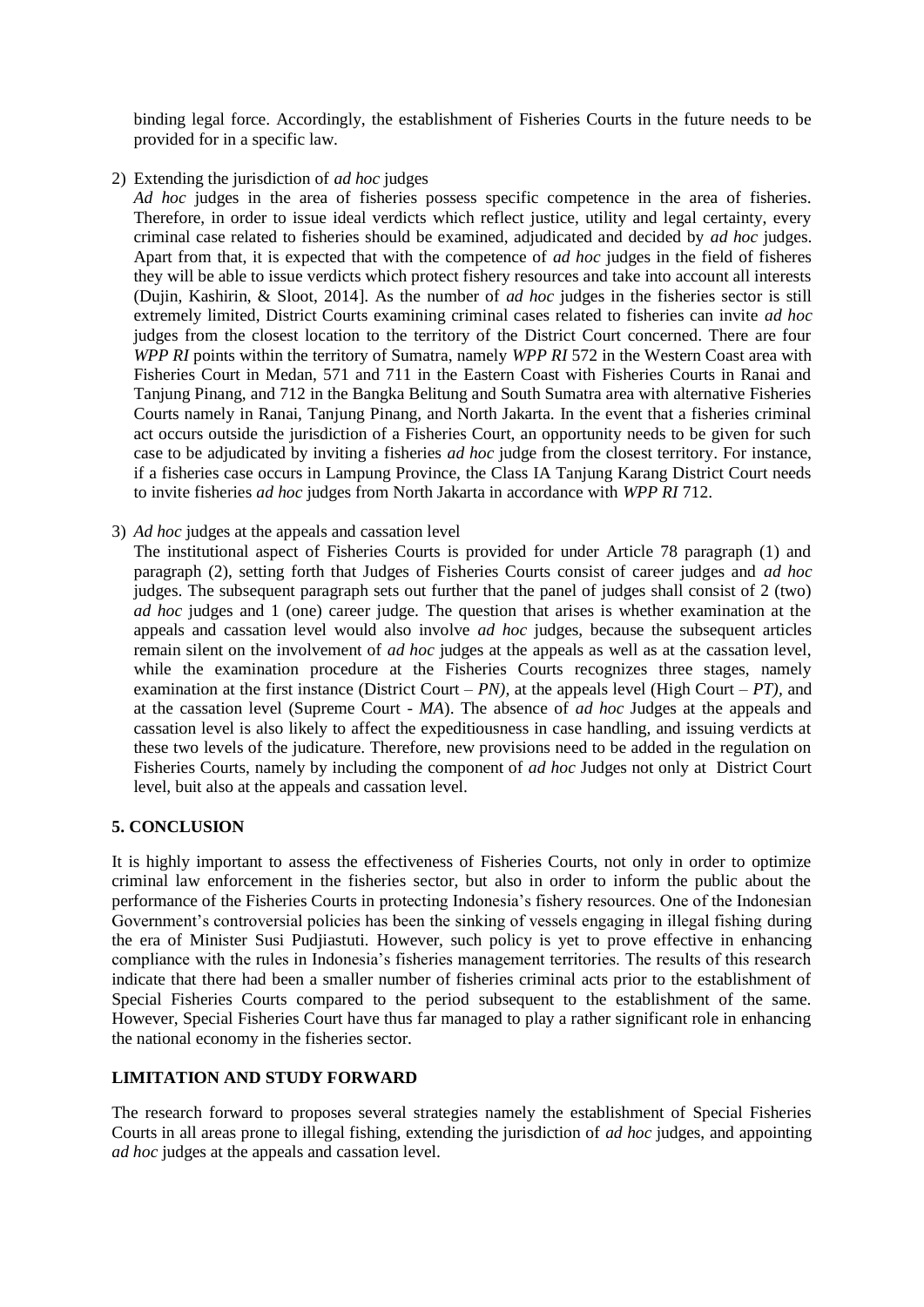#### **ACKNOWLEDGEMENT**

We are grateful to the Ministry of Higher Education of the Republic of Indonesia for helping to fund this research. We would like to thank Mr. Hendi Santosa and Ifan for being willing to be the resource persons in this research.

#### **REFERENCES**

- Anwar, Mashuril and Maya Shafira. (2020). Harmonization of Lampung Coastal Environmental Management Policies in a Community Based Management Regime. *Jurnal Hukum Lingkungan Indonesia*, 6 (2), 266-287. [http://dx.doi.org/10.38011/jhli.v6i2.156.](http://dx.doi.org/10.38011/jhli.v6i2.156)
- Arnakim, L, and N. Shabrina. (2019). Indonesia and Counter Illegal, Unreported, and Unregulated (IUU) Fishing in Southeast Asia. *European Union Digital Library*. [http://dx.doi.org/10.4108/eai.26-1-2019.2283131.](http://dx.doi.org/10.4108/eai.26-1-2019.2283131)
- Babu, R. Rajesh. (2015). State responsibility for illegal, unreported and unrelated fishing and sustainable fisheries in the EEZ: some reflections on the ITLOS Advisory Opinion of 2015. *Indian J. Int. Law,* 55, 239-264. <https://doi.org/10.1007/s40901-015-0012-1>*.*
- Bailey, C. (1988). The Political Economy of Marine Fisheries Development in Indonesia. *Southeast Asia Program Publications at Cornell University*, 46, 25-38. [https://doi.org/10.2307/3351043.](https://doi.org/10.2307/3351043)
- Brotosusilo, A, I. W. A. Apriana, A. A. Satria, and T. Jokopitoyo. (2016). Littoral and Coastal Management in Supporting Maritime Security for Realizing Indonesia as World Maritime Axis. *in IOP Conference Series: Earth and Environmental Science,* 30, 1-6. [https://doi.org/10.1088/1755-1315/30/1/012016.](https://doi.org/10.1088/1755-1315/30/1/012016)
- Campbell, B and Q. Hanich. (2015). Principles and practice for the equitable governance of transboundary natural resources: cross-cutting lessons for marine fisheries management. *Marit. Stud,* 14, 1-20. [https://doi.org/10.1186/s40152-015-0028-7.](https://doi.org/10.1186/s40152-015-0028-7)
- Catedrilla, L.C, L. N. Espectato, G. D. Serofia, and C. N. Jimenez. (2012). Fisheries law enforcement and compliance in District 1, Iloilo Province, Philippines. *Ocean Coast. Manag,* 60, 31-37. [https://doi.org/10.1016/j.ocecoaman.2012.01.003.](https://doi.org/10.1016/j.ocecoaman.2012.01.003)
- Chapsos, I and J. A. Malcolm. (2017). Maritime security in Indonesia: Towards a comprehensive agenda?. *Mar. Policy*, 76, 178-184. http://dx.doi.org/10.1016/j.marpol.2016.11.033.
- Chapsos, I and S. Hamilton. (2019). Illegal fishing and fisheries crime as a transnational organized crime in Indonesia. *Trends Organ. Crime*, 22, 255-273. [https://doi.org/10.1007/s12117-](https://doi.org/10.1007/s12117-0189329-8) [0189329-8.](https://doi.org/10.1007/s12117-0189329-8)
- Chapsos, I, J. Koning, M. Noortmann. (2019). Involving local fishing communities in policy making: Addressing Illegal fishing in Indonesia. *Mar. Policy,* 109, 1-9. [https://doi.org/10.1016/j.marpol.2019.103708.](https://doi.org/10.1016/j.marpol.2019.103708)
- Dahuri, R, and I. M. Dutton. (2000). Integrated Coastal and Ocean Management Enters a New Era in Indonesia.
- Dahuri, R. (2001). The Management of Coastal Territory Parallel to the Implementation of Regionaal Autonomy. *Mimbar: Jurnal Sosial Dan Pembangunan*, 17 (2), 139-171. [https://doi.org/https://doi.org/10.29313/mimbar.v17i2.38.](https://doi.org/https:/doi.org/10.29313/mimbar.v17i2.38)
- Daud, Ameidyo. (2019). [https://katadata.co.id/berita/2019/06/25/zona-ekonomi-ekslusif-ketegangan](https://katadata.co.id/berita/2019/06/25/zona-ekonomi-ekslusif-ketegangan-di-laut-indonesia-vietnam)[di-laut-indonesia-vietnam,](https://katadata.co.id/berita/2019/06/25/zona-ekonomi-ekslusif-ketegangan-di-laut-indonesia-vietnam) accessed 2 November 2019.
- Dirhamsyah, D. (2006). Indonesian legislative framework for coastal resources management: A critical review and recommendation. *Ocean Coast. Manag,* 49 (1-2), 68-92. [https://doi.org/10.1016/j.ocecoaman.2005.09.001.](https://doi.org/10.1016/j.ocecoaman.2005.09.001)
- Friedman, L. M. . (1975). *The Legal System: A Social Science Perspective*. New York: Russell Sage Foundation.
- Gunawan, Y and H. Nur Afifah Yogar. (2019). Law Enforcement on Illegal Fishing of Illegal Foreign Vessels Within EEZ of Indonesia. *KnE Soc. Sci*, 656-666, [https://doi.org/10.18502/kss.v3i14.4345.](https://doi.org/10.18502/kss.v3i14.4345)
- Haken, J. (2011). *Transnational crime in the developing world.* Channing May: Glob. Financ. Integr.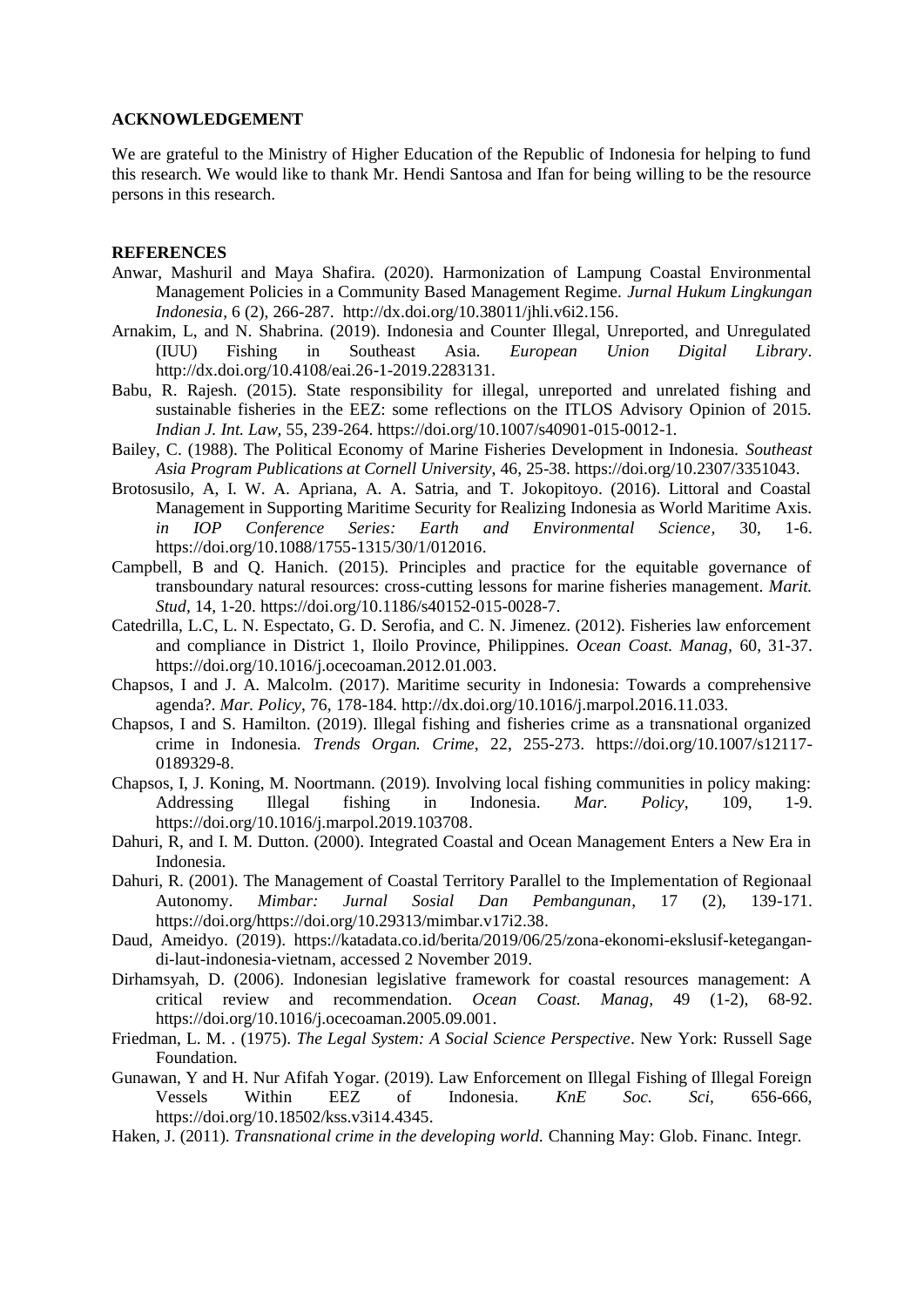- Hanich, Q, F. Teo, and M. Tsamenyi. (2010). A collective approach to Pacific islands fisheries management: Moving beyond regional agreements. *Mar. Policy,* 34 (1), 85-91. [https://doi.org/10.1016/j.marpol.2009.04.018.](https://doi.org/10.1016/j.marpol.2009.04.018)
- Hanich, Q, M. Tsamenyi, and H. Parris. (2010). Sovereignty and cooperation in regional Pacific tuna fisheries management: Politics, economics, conservation and the vessel day scheme. *Aust. J. Marit. Ocean Aff*, 2 (1), 2-15. [http://dx.doi.org/10.1080/18366503.2010.10815650.](http://dx.doi.org/10.1080/18366503.2010.10815650)
- Harrison, J. (2011). Making the law of the sea: A study in the development of international law. Cambridge: Cambridge University Press. [https://doi.org/10.1017/CBO9780511974908.](https://doi.org/10.1017/CBO9780511974908)
- Hehanussa, D. J. A, K. Adi, M. Ruba'i, and P. Djatmika. (2014). Policy Formulations of the Fisheries Criminal Act: An Investigation of the Authority of the Criminal Justice System in Indonesia. *Int. J. Soc. Sci. Res,* 2 (1), 165-175. <http://dx.doi.org/10.5296/ijssr.v2i1.532>
- Hidayat, Faiq. (2019). [https://news.detik.com/berita/d-4528548/tangkap-kapal-malaysia-yang-curi](https://news.detik.com/berita/d-4528548/tangkap-kapal-malaysia-yang-curi-ikan-di-natuna-kkp-temukan-narkoba)[ikan-di-natuna-kkp-temukan-narkoba,](https://news.detik.com/berita/d-4528548/tangkap-kapal-malaysia-yang-curi-ikan-di-natuna-kkp-temukan-narkoba) accessed 2 November 2019.
- Ikrami, H., & Bernard, L. (2018). Indonesia's Maritime Governance. *The Korean Journal of International and Comparative Law,* 6, 134-171. [https://doi.org/10.1163/2213448412340110.](https://doi.org/10.1163/2213448412340110)
- Jaelani, A. and U. Basuki. (2014). Illegal Unreported and Unregulated (IUU) Fishing: Endeavors for the Prevention and Eradication of Illegal Fishing in Building Indonesia's Maritime Axis. *Supremasi Hukum,* 3 (1), 168-192.
- Jin, M., Shi, W., Lin, K. C., & Li, K. X. (2019). Marine piracy prediction and prevention: Policy implications. *Mar. Policy,* 108. [https://doi.org/10.1016/j.marpol.2019.103528.](https://doi.org/10.1016/j.marpol.2019.103528)
- Joyner, Christopher C. (1998). Compliance and Enforcement in New International Fisheries Law. *Temple Intl L Comp LJ*.
- Juned, M, G. R. Samhudi, and R. A. Lasim. (2019). The Impact Indonesia's Sinking of Illegal Fishing Ships on Major Southeast Asia Countries. *Int. J. Multicult. Multireligious Underst*, 6 (2), 62-76. [http://dx.doi.org/10.18415/ijmmu.v6i2.67366.](http://dx.doi.org/10.18415/ijmmu.v6i2.67366)
- Karper, M. A. M., & Lopes, P. F. M. (2014). Punishment and compliance: Exploring scenarios to improve the legitimacy of small-scale fisheries management rules on the Brazilian coast. *Mar. Policy*, 44, 457-464. [https://doi.org/10.1016/j.marpol.2013.10.012.](https://doi.org/10.1016/j.marpol.2013.10.012)
- Khairi, M. (2017). Government Law Politics in Handling Illegal Fishing in Indonesia*. Fiat Justisia*, 10 (2), 221-412. [https://doi.org/10.25041/fiatjustisia.v10no2.643.](https://doi.org/10.25041/fiatjustisia.v10no2.643)
- Koesrianti. (2008). Enforcement in Illegal Fishing and Bilateral Agreements in the Area of Fisheries with Neighboring Countries. *Mimb. Huk*, *Fak. Huk. Univ. Gadjah Mada.* 20 (2), 193-410. [https://doi.org/10.22146/jmh.16301.](https://doi.org/10.22146/jmh.16301)
- Krisnafi, Y, B. H. Iskandar, S. H. Wisudo, and J. Haluan. (2017). Optimization of fisheries surveillance vessel deployment in Indonesia using genetic algorithm (Case study: Fisheries management area 711, Republic of Indonesia). *AACL Bioflux,* 10 (3), 565-577.
- Movanita, Ambaranie Nadia Kemala. (2018). 106 vessels engaging in illegal fishing captured in 2018, most of them are from Indonesia. kompas.com. [https://ekonomi.kompas.com/read/2018/12/21/164146426/106-kapal-pelaku-illegal fishing](https://ekonomi.kompas.com/read/2018/12/21/164146426/106-kapal-pelaku-illegal%20fishing-ditangkap-sepanjang-2018-terbanyak-dari)[ditangkap-sepanjang-2018-terbanyak-dari,](https://ekonomi.kompas.com/read/2018/12/21/164146426/106-kapal-pelaku-illegal%20fishing-ditangkap-sepanjang-2018-terbanyak-dari) 2019, accessed 3 December 2019.
- Nurkholis, D. Nuryadin, N. Syaifudin, R. Handika, R. H. Setyobudi, and D. W. Udjianto. (2016). The Economic of Marine Sector in Indonesia. *Aquat. Procedia.* 7, 181-186, [https://doi.org/10.1016/j.aqpro.2016.07.025.](https://doi.org/10.1016/j.aqpro.2016.07.025)
- Patlis, J. (2007). Indonesia's new fisheries law: Will it encourage sustainable management or exacerbate over-exploitation? *Bull. Indones. Econ. Stud,* 43 (2), 201-226. [https://doi.org/10.1080/00074910701408065.](https://doi.org/10.1080/00074910701408065)
- Petrossian, G. A. and R. V. Clarke. (2014). Explaining and controlling illegal commercial fishing: An application of the craved theft model. *Br. J. Criminol*, 54 (1), 73-90. [https://doi.org/10.1093/bjc/azt061.](https://doi.org/10.1093/bjc/azt061)
- Pet-Soede, L, H. S. J. Cesar, and J. S. Pet. (1999). An economic analysis of blast fishing on Indonesian coral reefs. *Environ. Conserv,* 26 (2), 83-93. [https://doi.org/10.1017/S0376892999000132.](https://doi.org/10.1017/S0376892999000132)
- Rachmawati, N. I. Lucky, Djoko Mursinto. (2017). Fisheries's Potential in Indonesia. *Int. J. Humanit. Soc. Sci. Invent*, 6, 58-64.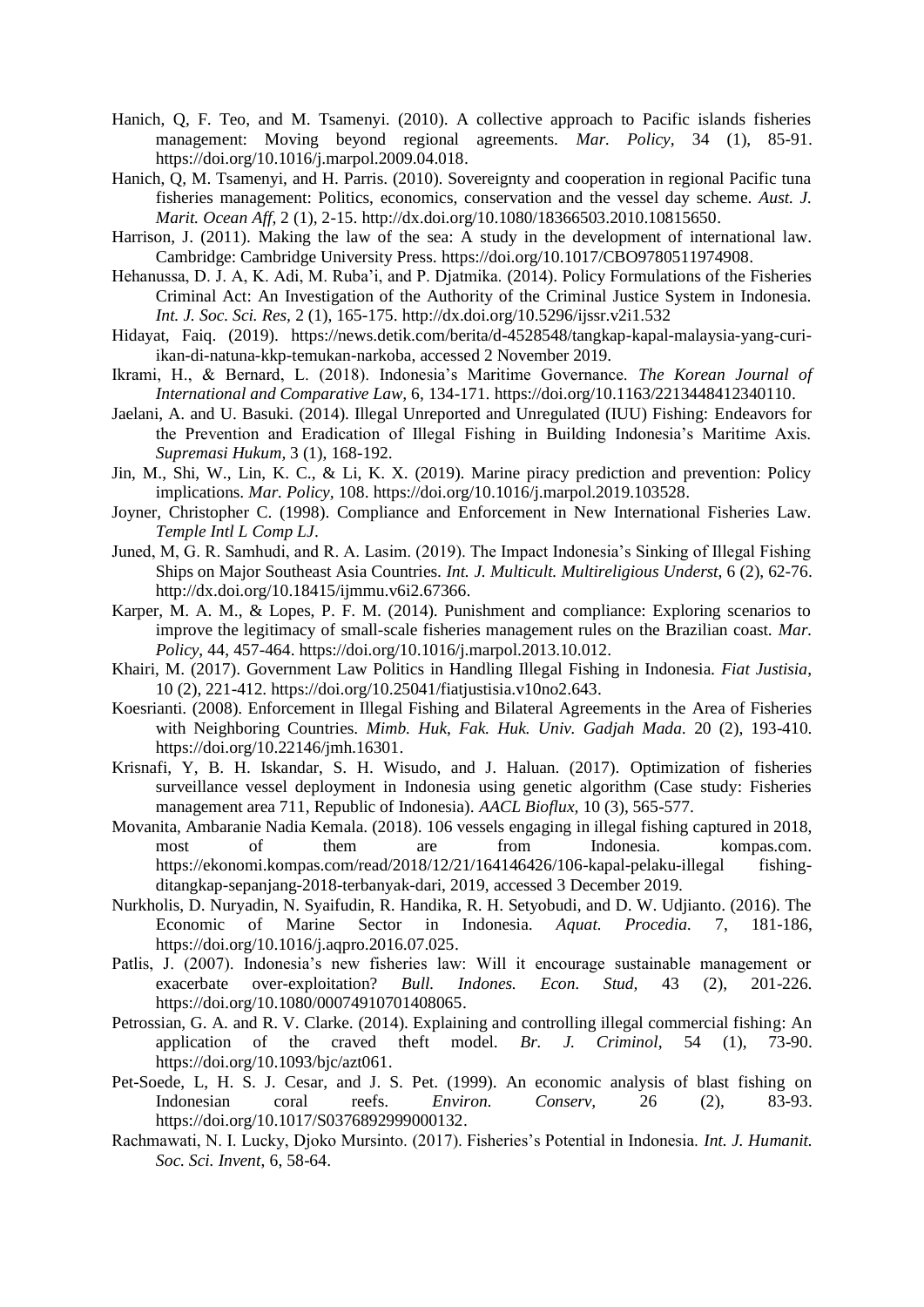- Raharjo, A, T. Sudrajat, R. Wasi Bintoro, and Y. Saefudin. (2018). The sinking ship policy to the perpetrator of illegal, unregulated and unreported fishing in criminal law perspective. *E3S Web of Conferences,* 47, 1-10, [https://doi.org/10.1051/e3sconf/20184706002.](https://doi.org/10.1051/e3sconf/20184706002)
- Rahmantya, K. F, A. D. Asianto, D. Wibowo, T. Wahyuni, and W. A. Somad. (2015). *Analysis of Basic Data of the Ministry of Marine Affairs and Fisheries 2015*. Jakarta: Pusat Data, Statistik, dan Informasi.
- Riddle, K. W. (2006). Illegal, unreported, and unregulated fishing: Is international cooperation contagious?,. *Ocean Dev. Int. Law*, 37 (3-4), 265-297. http://doi.org/ 10.1080/00908320600800929.
- Rochwulaningsih, Y., Sulistiyono, S. T., Masruroh, N. N., & Maulany, N. N. (2019). Marine policy basis of Indonesia as a maritime state: The importance of integrated economy. *Mar. Policy*, 108, 1-8, [https://doi.org/10.1016/j.marpol.2019.103602.](https://doi.org/10.1016/j.marpol.2019.103602)
- Roper, D.M and L. M. Friedman. (1976). The Legal System: A Social Science Perspective. *Polit. Sci. Q*, 91, 382-383. [https://doi.org/10.2307/2148447.](https://doi.org/10.2307/2148447)
- Sagita, A. (2017). Optimization of Fisheries Courts in Law Enforcement of Fisheries Crimes in Indonesian Waters. *Jurnal Hukum Dan Peradilan*, 6 (2), 213-232. [https://doi.org/10.25216/jhp.6.2.2017.213-232.](https://doi.org/10.25216/jhp.6.2.2017.213-232)
- Saptaningrum, I. D. (2019). The Fisheries Court in The Politics of Court Reform, 218-244, [https://doi.org/10.1017/9781108636131.010.](https://doi.org/10.1017/9781108636131.010)
- Satria, A and Y. Matsuda. (2004). Decentralization of fisheries management in Indonesia. *Mar. Policy,* 28, (5), 437-450. https://doi.org/10.1016/j.marpol.2003.11.001.
- Schuyt, C.J.M. (1983). *Law and society: central problems, alternatives and overviews.* Assen: Van Gorcum.
- Setiyono, J. (2018). Effectiveness of corruption court in corruption eradication in Indonesia. *in IOP Conference Series: Earth and Environmental Science*. 175, 1-7. [https://doi.org/10.1088/1755-](https://doi.org/10.1088/1755-1315/175/1/012201) [1315/175/1/012201.](https://doi.org/10.1088/1755-1315/175/1/012201)
- Shafira, Maya. (2017). Nonpenal Effort In Addressing Illegal Fishing In The Lampung Province. *Proceeding of International Conference 2nd SHIELD 2017.* Bandar Lampung, September 18- 20 th 2017, 299, 296-304.
- Sitanala, Reinier Sukarnolus Dimitri. (2018). The Effectiveness of Law Enforcement Against Exploitation of Fishery Resources in the Exclusive Economic Zone in terms of Law Number 5 Year 1983*. SASI*, 2 (2), 161-167.
- Situmorang, Jegesson P, P.A.S. (2016). Corporate Criminal Liability in Overcoming Fisheries Crime. *Diponegoro Law Journal*, 5 (3), 1-17.
- Sodik, D.M. (2009). Analysis of IUU fishing in Indonesia and the Indonesian legal framework reform for monitoring, control and surveillance of fishing vessels. *International Journal of Marine and Coastal Law,* 24 (1), 67-100. [https://doi.org/10.1163/157180808X353984.](https://doi.org/10.1163/157180808X353984)
- Sodik, D.M. (2009). IUU fishing and Indonesia's legal framework for vessel registration and fishing vessel licensing. *Ocean Dev. Int. Law*, 40 (3), 249-267. [https://doi.org/10.1080/00908320903076797.](https://doi.org/10.1080/00908320903076797)
- Sodik, D.M. (2012). The Indonesian legal framework on baselines, archipelagic passage, and innocent passage. *Ocean Dev. Int. Law*, 43 (4), 330-341, [https://doi.org/10.1080/00908320.2012.726830.](https://doi.org/10.1080/00908320.2012.726830) Supramono, Gatot. (2012). *Foreigner Law in Indonesia*. Jakarta: Sinar Charta.

- Takwa, Tuah Kalti. (2015). Peranan Peradilan Perikanan Dalam Kasus Pencurian Ikan Di Wilayah Kepualau Riau*. JOM Fakultas Hukum*, 2 (2), 1-15.
- Tarigan, Muhammad Insan. (2018). Implementation of Countermeasures Effort of Illegal Fishing in Indonesia (Case Study on Sinking the FV Viking Vessel). *J. Indones. Leg. Stud*, 3 (1), 131-146.
- Tran, N, U.P. Rodriguez, C.Y. Chan, M.J. Phillips, C.V. Mohan, P.J.G. Henriksson, S. Koeshendrajana, S. Suri, S. Hall. (2017). Indonesian aquaculture futures: An analysis of fish supply and demand in Indonesia to 2030 and role of aquaculture using the AsiaFish model. *Mar. Policy*, 79, 25-32, [https://doi.org/10.1016/j.marpol.2017.02.002.](https://doi.org/10.1016/j.marpol.2017.02.002)
- Tuerk, H. (2015). Liability of international organisations for illegal, unreported and unregulated fishing. *Indian J. Int. Law*, 55, 161-176. [http://dx.doi.org/10.1007/s40901-015](http://dx.doi.org/10.1007/s40901-015-0010-3) 0010-3.